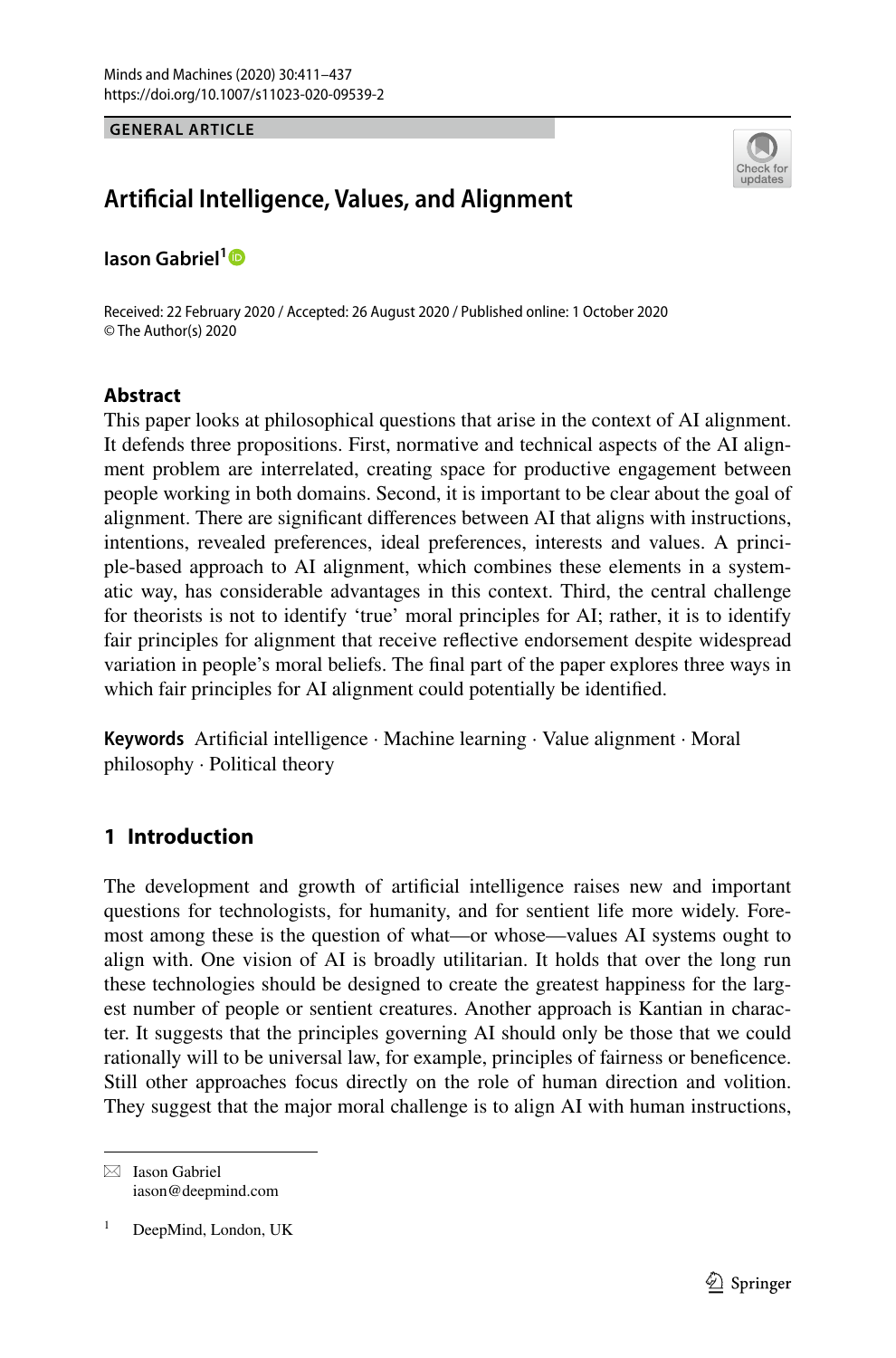intentions, or desires. However, this ability to understand and follow human volition might itself need to be constrained in certain ways—something that becomes clear when we think about the possibility of AI being used intentionally to harm others, or the possibility that it could be used in imprudent or self-destructive ways. To forestall these outcomes, it might be wise to design AI in a way that respects the objective interests of sentient beings or aligns with a conception of basic rights, so that there are limits on what it may permissibly do.

Behind each vision for ethically-aligned AI sits a deeper question. How are we to decide which principles or objectives to encode in AI—and who has the right to make these decisions—given that we live in a pluralistic world that is full of competing conceptions of value? Is there a way to think about AI value alignment that avoids a situation in which some people simply impose their views on others?

Before we can answer these questions, it is important to be clear about what we mean by artifcial intelligence and the challenges it raises. In common language, the term 'artifcial intelligence' refers both to a property or quality of computerized systems and to a set of techniques used to achieve this capability, for example, machine learning (ML). For the sake of the present discussion, 'intelligence' is understood to refer to 'an agent's ability to achieve goals in a wide range of environments' (Legg and Hutter  $2007$ , 12).<sup>1</sup> The artificial nature of this intelligence can best be understood in contrast with biological intelligence: rather than being evidenced by living organisms, AI is a property attributed to computer systems and models. Artifcial intelligence, then, is the design of artifcial agents that perceive their environment and make decisions to maximise the chances of achieving a goal. In this context 'machine learning' refers to a family of statistical or algorithmic approaches used to train a model so that it can perform intelligent actions. When run on sufficiently powerful hardware, these techniques allow models to learn from experience, or from labelled or unlabelled data, without using explicit instructions. Innovations in ML, the collection of vast datasets, and the growth of computing power have together fostered many of the recent breakthroughs in AI research.

The goal of AI value alignment is to ensure that powerful AI is properly aligned with human values (Russell [2019](#page-25-0), 137). Indeed, this task, of imbuing artifcial agents with moral values, becomes increasingly important as computer systems operate with greater autonomy and at a speed that 'increasingly prohibits humans from evaluating whether each action is performed in a responsible or ethical manner' (Allen et al. [2005](#page-23-0), 149). The challenge of alignment has two parts. The frst part is *technical* and focuses on how to formally encode values or principles in artificial agents so that they reliably do what they ought to do. We have already seen some examples of agent misalignment in the real world, for example with chatbots that ended up promoting abusive content once they were allowed to interact freely with people online (Miller et al. [2017\)](#page-24-1). Yet, there are also particular challenges that arise specifcally for more powerful artifcial agents. These include how to prevent 'reward-hacking', where the agent discovers ingenious ways to achieve its objective

<span id="page-1-0"></span><sup>&</sup>lt;sup>1</sup> This is only one definition drawn out of a diverse family of conceptions of intelligence (Legg and Hutter [2007](#page-24-0), 11; Gardner [2011;](#page-24-2) Cave [2017](#page-23-1)).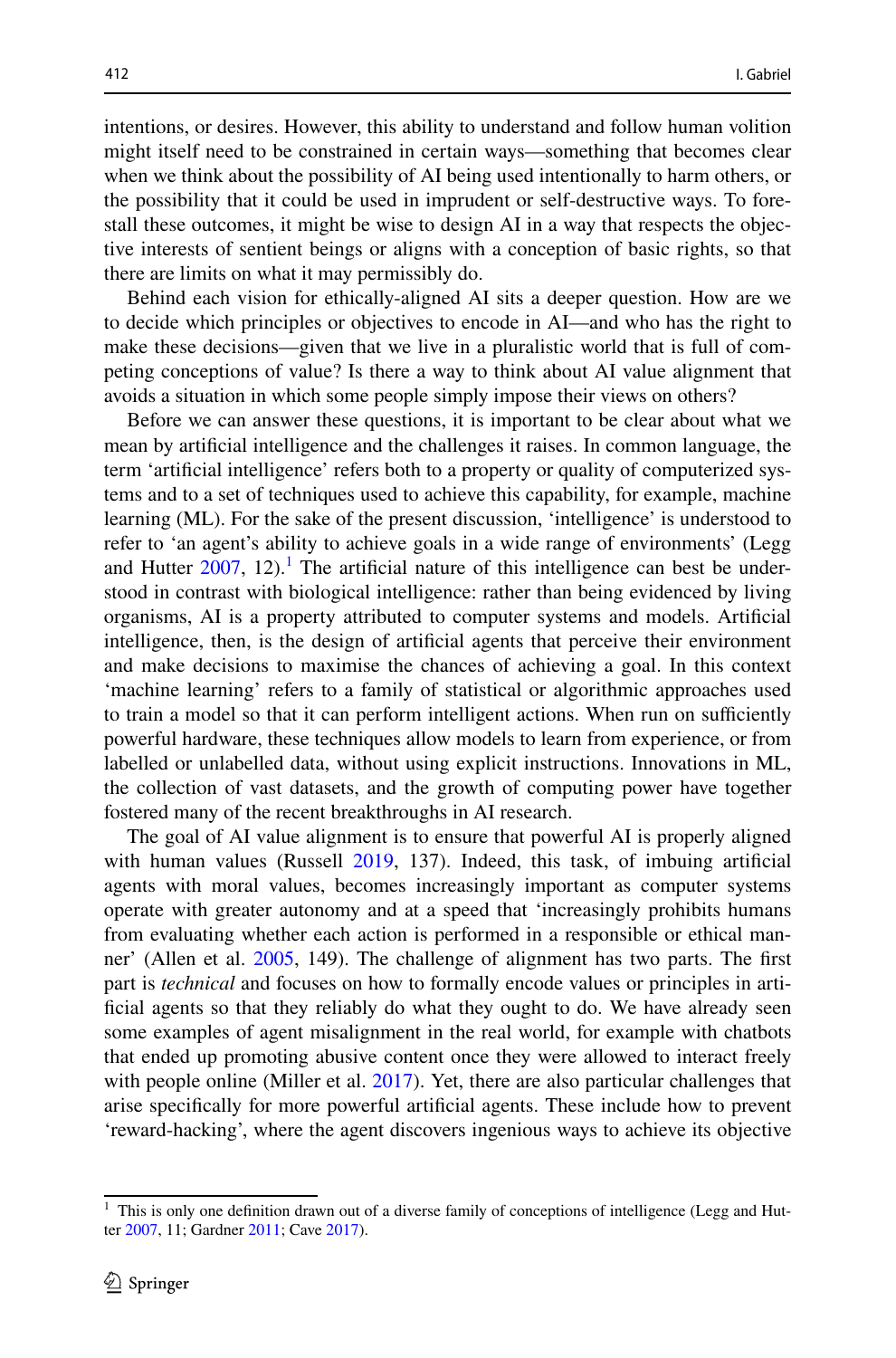or reward, even though they difer from what was intended, and how to evaluate the performance of agents whose cognitive abilities potentially signifcantly exceed our own (Irving et al. [2018;](#page-24-3) Leike et al. [2018](#page-24-4); Christiano [2016\)](#page-23-2).

The second part of the value alignment question is *normative*. It asks what values or principles, if any, we ought to encode in artifcial agents. Here it is useful to draw a distinction between *minimalist* and *maximalist* conceptions of value alignment. The former involves tethering artifcial intelligence to some plausible schema of human value and avoiding unsafe outcomes. The latter involves aligning artifcial intelligence with the correct or best scheme of human values on a society-wide or global basis. While the minimalist view starts with the sound observation that optimizing exclusively for almost any metric could create bad outcomes for human beings, we may ultimately need to move beyond minimalist conceptions if we are going to produce fully aligned AI. This is because AI systems could be safe and reliable but still a long way from what is best—or from what we truly desire.

This article focuses on the normative part of the value alignment challenge. It has three parts. The frst looks at the relationship between technical and non-technical aspects of AI alignment, and argues that they are not orthogonal but rather related in important ways. The second section looks at the goal of alignment in more detail. It considers whether it is best to align AI with instructions, intentions, preferences, desires, interests, or human values, and draws out salient distinctions between these aims. The third section addresses the question of alignment for groups of people that ascribe to diferent moral systems. I argue that the central challenge we face is not to identify the true moral theory and encode it in machines but rather to identify fair processes for determining which values to encode. This section also explores three such potentially fair processes. I conclude with an overview of the material covered in the paper and discussion of possible future research directions.

## **2 Technical and Normative Aspects of Value Alignment**

What is the relationship between the technical and normative parts of the alignment challenge? Are the two tasks, of working out how to align AI with certain principles and choosing those principles, independent? Or are they related to each other in certain ways? To make progress in answering these questions, it may be helpful to consider what we might term the 'simple thesis'. According to the simple thesis, it is possible to solve the technical problem of AI alignment in such a way that we can 'load' whatever system of principles or values that we like later on. Among those who adhere to some version of this thesis, it sometimes carries with it the further tacit implication that the search for answers to the philosophical questions can be delayed. Is the simple thesis likely to be true, given what we currently know about the state of machine learning?

The discipline of ML encompasses a variety of diferent approaches. One branch of ML, called 'supervised learning', focuses on training a model to identify and respond to patterns using labelled data, which allows a human to evaluate the model's performance. 'Unsupervised learning', by way of contrast, aims to uncover patterns in un-labelled data and to perform tasks on that basis. However, a particularly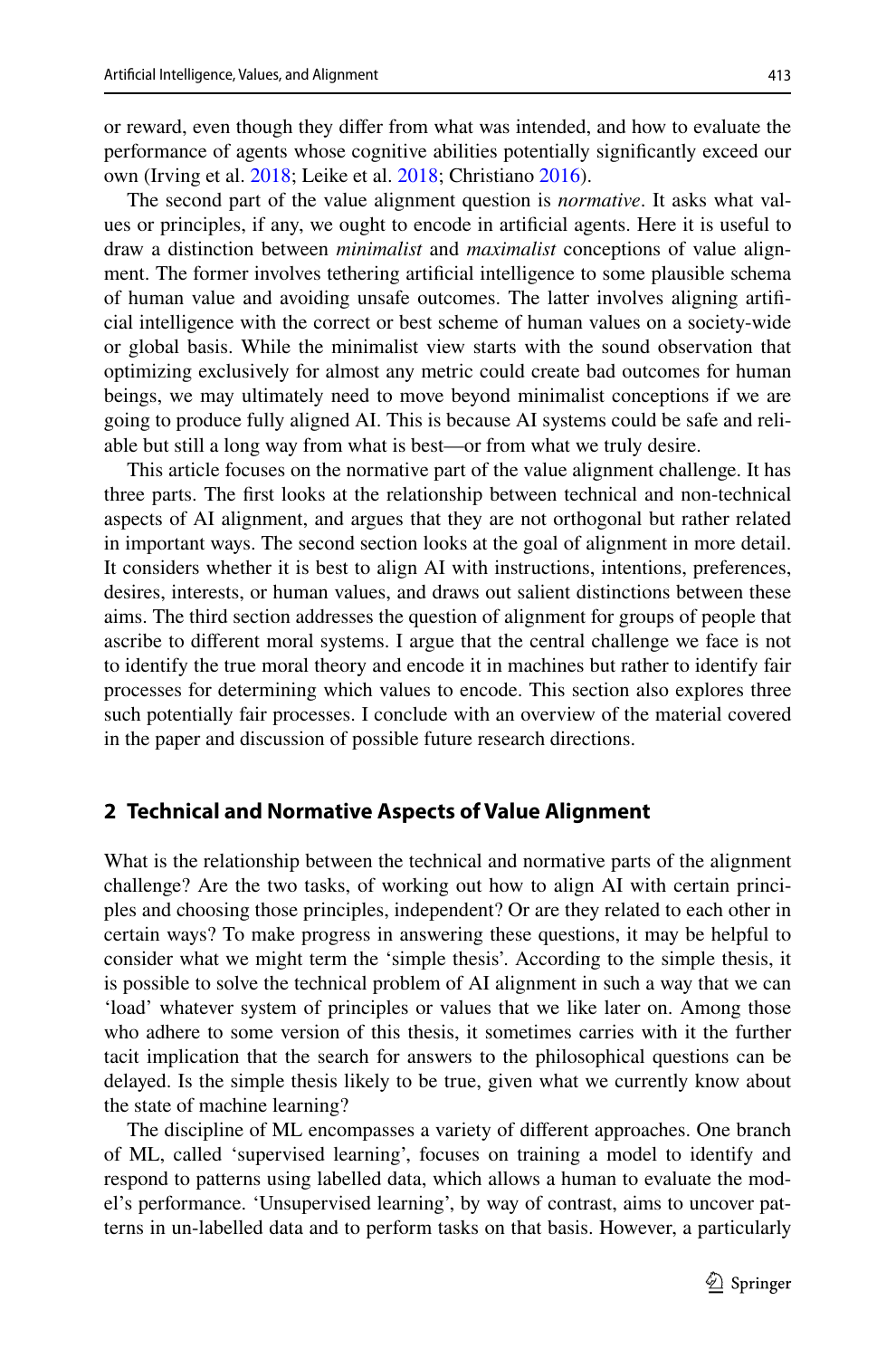promising approach for building more advanced forms of AI, and the approach on which I focus below, is reinforcement learning (RL). With RL, an agent learns what to do by trying to maximise a numerical reward signal that it receives from the environment. As Sutton and Barto explain, 'The agent's sole objective is to maximise the total reward it receives over the long run. The reward signal thus defnes what are the good and bad events for the agent. In a biological system, we might think of rewards as analogous to the experiences of pleasure or pain' (Sutton and Barto [2017,](#page-26-0) 5). The agent then learns to maximise reward through a process of trial-and-error and refinement that, if successful, leads to better and better performance.<sup>[2](#page-3-0)</sup>

It is important not to understate the dexterity of existing RL models. They already have a wide range of proven applications including factory robotics, commercial inventory management, and the prediction of novel protein structures from scratch (Kober et al. [2013;](#page-24-5) Evans et al. [2018](#page-24-6)). At the same time, we should recognize that these systems, taken as a whole, function as very powerful optimisers. Indeed, this tendency sits at the heart of certain long-term safety concerns about AI; if it were to optimise for something that we did not really want, then this could have serious consequences for the world (Bostrom [2016](#page-23-3)). This propensity to optimise also gives AI a certain moral valence. In general, it seems likely that it will be easier to align AI with moral theories that have the same fundamental structure based on maximizing reward over time in the face of uncertainty, than with other alternatives. Consequentialist moral theories, the most famous of which is act utilitarianism, ft the bill.

According to act utilitarianism, the morally right action to take is the one that will create the greatest happiness for the greatest number of sentient creatures in the future. In this regard, the parallels with RL are clear. As one author notes, we 'ought to immediately see that RL is very much like utilitarianism because both the RL agent and the utilitarian moral agent seek to determine which action will maximise the good, and how this dictum eventually proceeds to all agents achieving some desirable future state, goal or consequence' (Roff [2020\)](#page-25-1). Indeed, some AI researchers incorporate the notion, of maximizing expected utility, into their very defnition of an ideal artifcial agent (Russell and Norvig [2010,](#page-25-2) 34).

By way of contrast, it is less obvious how RL can be used to align agents with non-consequentialist moral frameworks. One set of alternatives focuses not on maximizing a given value, such as happiness, but on 'satisfcing'—an approach requiring only that people have *enough* of certain goods (Slote and Pettit [1984](#page-25-3)). For example, we might want AI to treat people with sufficient respect, so that it treats them well in the ways that matter, but not with excessive deference at the expense of other values. Satisfcing may also represent a partial solution to safety problems associated with strong optimization. For this reason, researchers at the Machine Intelligence Research Institute have developed the idea of 'quantilizers', which represent a way

<span id="page-3-0"></span><sup>2</sup> To achieve this outcome, RL systems contain four core elements: a *policy*, which defnes the agent's way of behaving at a given time; a *reward signal*, which defnes its goal; a *value function*, which estimates the long-term sum of diferent states of afairs; and a *model of the environment*, which allows the agent to make predictions about how the environment will respond to its decisions (Sutton and Barto [2017](#page-26-0), 5).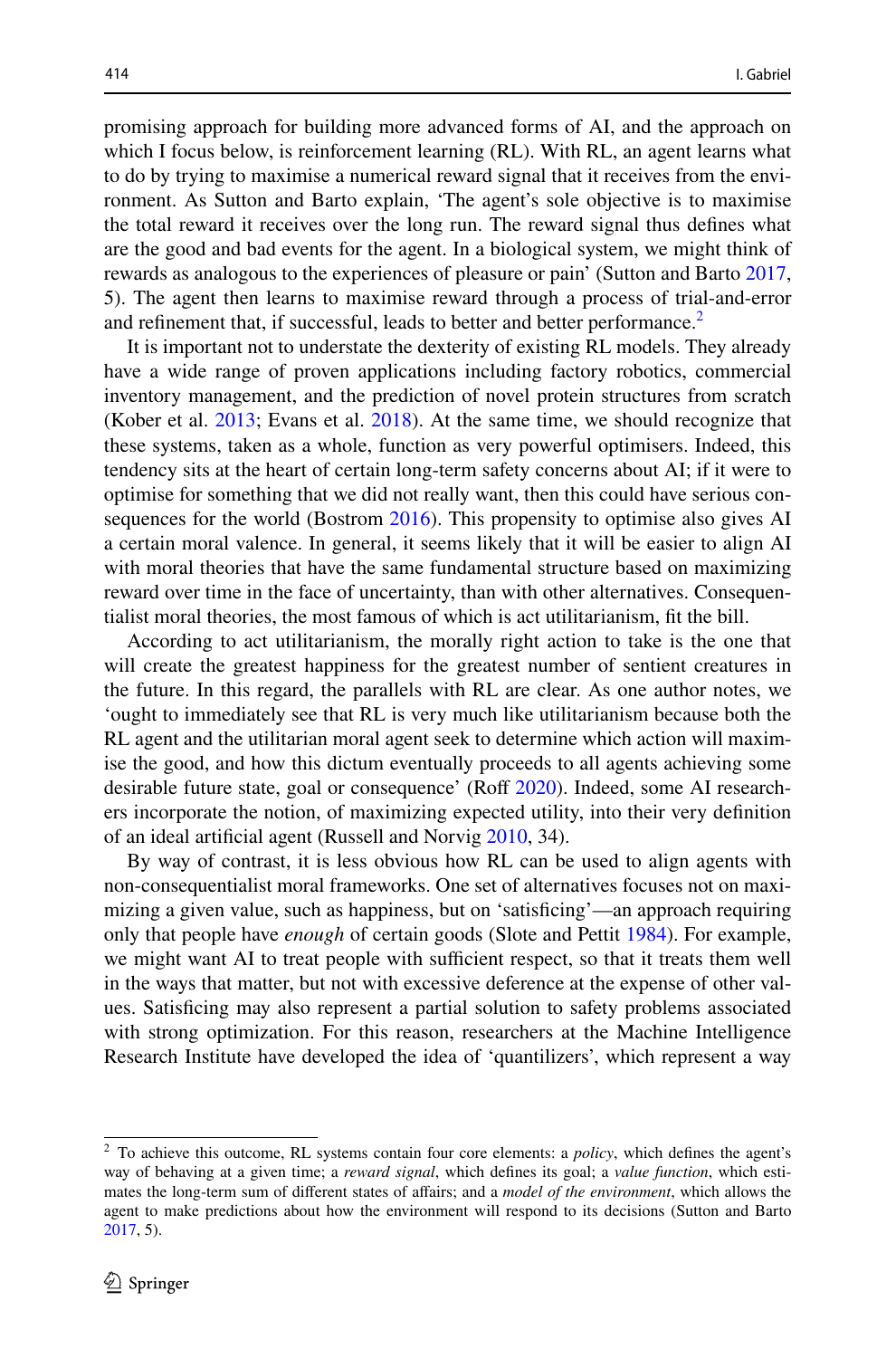of programming AI that potentially renders an agent indiferent between a top tier of good outcomes (Taylor [2016](#page-26-1)).

The situation is still more complicated when we come to another concept that is axiomatic for many moral theories, namely the idea of *rights* or deontological constraints. The notion that sentient creatures have rights can be understood in different ways, but, broadly speaking, rights are claims by individuals against collectives that resist aggregation and mark out a domain of things that cannot permissibly be done to them. Rights work as 'trumps' against claims about general utility (Dworkin [1984](#page-24-7)) or as 'side-constraints' on otherwise optimizing action (Nozick [1974](#page-25-4)). Although this remains to be seen, it may be difficult to robustly specify and guarantee rights-respecting behaviour on the part of agents whose learning process and decision-making are guided primarily by an optimization function.<sup>3</sup> Moreover, the challenge for programmers is greater still if the moral approach we ultimately endorse, and ask AI to enact, is highly complex. For example, both Kantian and contractualist moral theories require that an agent understand the concept of a 'reason' and subject it to certain kinds of hypothetical test before knowing how to proceed capabilities that extend well beyond most existing forms of artifcial agent (Kant and Schneewind [2002](#page-24-8); Scanlon [1998](#page-25-5)).<sup>[4](#page-4-1)</sup>

In the light of these considerations, it seems possible that the methods we use to build artifcial agents may infuence the kind of values or principles we are able encode. If this is the case, then the simple thesis may still identify an important design principle for AI—that we want this technology to be compatible with a wide range of perspectives and values. However, the goal of value-open design may also need to be something that the AI community consciously aspires towards and designs for.

Recognizing the difficulty of formally specifying and encoding moral principles in artifcial systems, some researchers have asked whether there are technical approaches to AI alignment that could circumvent the need to directly specify moral principles for AI altogether. Part of the impetus for this line of inquiry comes from a family of ML approaches known as 'inverse reinforcement learning' (IRL). Unlike regular RL, IRL does not specify upfront the reward function that the agent aims to maximise. Instead the agent is presented with a dataset, environment, or set of examples, and focuses on 'the problem of extracting a reward function given observed optimal behaviour' (Ng and Russell [2000](#page-25-6), 1). This can be done in a number of ways. One set of approaches focuses on *imitation* or *apprenticeship learning*,

<span id="page-4-0"></span><sup>&</sup>lt;sup>3</sup> Perhaps the most promising approach to this challenge, which involves constrained optimization, come with the strong requirement that these constraints can be fully specifed a priori and tends to respect them only 'in approximation' (Achiam et al. [2017\)](#page-23-4). Independently, Arnold et al. ([2017\)](#page-23-5) have explored ways in which the logical descriptions of norms could potentially constrain RL systems, and Arkin et al. ([2009\)](#page-23-6) have suggested that AI systems include an 'ethical governor' in their model architecture which aims to ensure that fnal outputs are consistent with moral constraints.

<span id="page-4-1"></span><sup>&</sup>lt;sup>4</sup> The capacity to reason and offer reasons for action features prominently in certain accounts of agent alignment, particularly those that focus on the integration of AI into our social world (Arnold et al. [2017](#page-23-5)). However, it would seem to require an advanced grasp of natural language and a capacity for per-spective-taking or 'theory of mind' (Rabinowitz et al. [2018](#page-25-7)).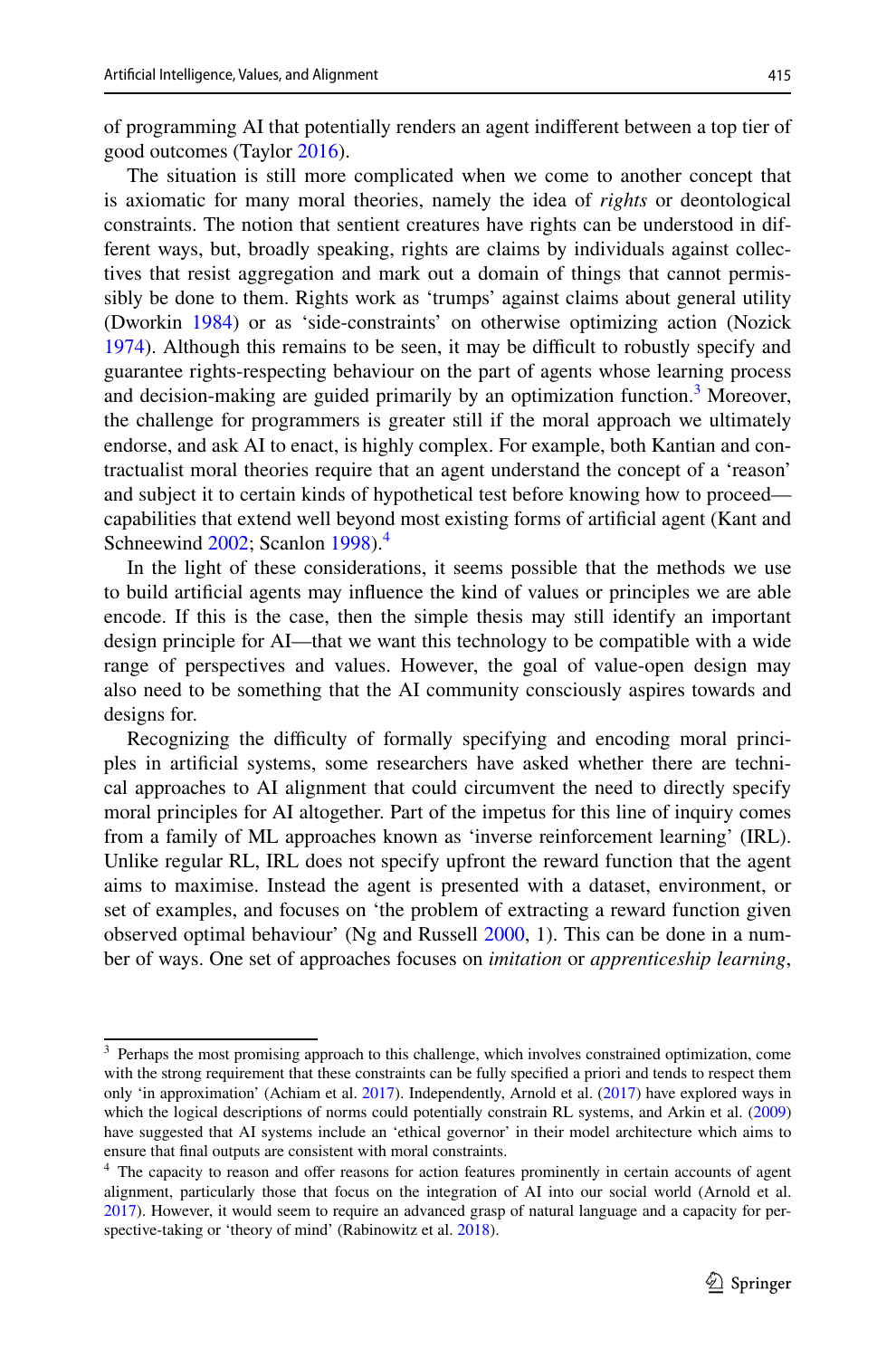where the agent learns to infer the reward function of a human expert and then perform the task (e.g. moving a robotic arm) to a very high standard (Abbeel and Ng [2004](#page-23-7)). On another version of IRL, a model is trained to infer a reward function from agents by studying behaviour exhibited in large datasets. According to Vasquez, whose concern is with the ability of artificial agents to navigate social environments, this kind of IRL could allow AI to 'model the factors that motivate people's actions instead of the actions themselves' (Vasquez et al. [2014](#page-26-2)). A third approach to alignment involves using *evolutionary* methods (Salimans et al. [2017\)](#page-25-8). These approaches evaluate the 'lifetime' behaviour of many agents, each using a diferent policy for interacting with its environment, and select those behaviours that are able to obtain the most overall reward (Sutton and Barto [2017](#page-26-0), 6).

Each approach could carry over into the domain of AI value alignment in interesting ways. Apprenticeship or imitation learning could be used to learn good or virtuous conduct from a moral expert, if such a person exists and can be reliably identifed—a question that forms the crux of virtue ethics (MacIntyre [2013;](#page-24-9) McDowell [1979](#page-24-10); Vallor [2016\)](#page-26-3). The second family of approaches, involving large datasets, could be used to learn values or preferences from large numbers of people and provide aggregate guidance about their preferred outcomes or beliefs concerning good conduct (Russell [2019](#page-25-0), 177). Finally, evolutionary processes could be used to explore how diferent agents interact with a simulated social world, selecting and iterating upon the candidates that appear to be most moral. Each of these approaches to normative value alignment is indirect. Rather than specifying moral principles upfront, they require only that we present the agent with examples of good conduct, or that, for ethically aligned AI, 'we know it when we see it' and make decisions on that basis.

Yet, while these may be worthwhile technical projects, it should also be clear that none of these approaches avoids the need for moral evaluation altogether. Instead, the fundamental normative question of what AI ought to be aligned with simply returns in diferent guises. To deploy these approaches successfully we would still need to know: Who is the moral expert from which AI should learn? From what data should AI extract its conception of values, and how should this be decided? Should this data include everyone's behaviour, or should it exclude the behaviour of those who are manifestly unethical (sociopathic) or unreasonable (fundamentalists)? Finally, what criteria should be used for determining which agent is the 'most moral', and is it possible to rank entities in this way?

Thus, we encounter limits to what can be done by technologists alone. At this boundary sits a core precept of modern philosophy: the distinction between facts and values (Cohen [2003\)](#page-23-8). It follows from this distinction that we cannot work out what we ought to do simply by studying what is the case, including what people actually do, or what they already believe. Simply put, in each case, people could be mistaken. Because of this, AI cannot be made ethical just by learning from people's existing choices. Of course, there may still be good reasons for the appeal of 'bottom-up' approaches to ethical alignment—trying to achieve ethically aligned AI by training it to better identify and understand human values and intuitions. However, the value alignment problem cannot be solved by inference from large bodies of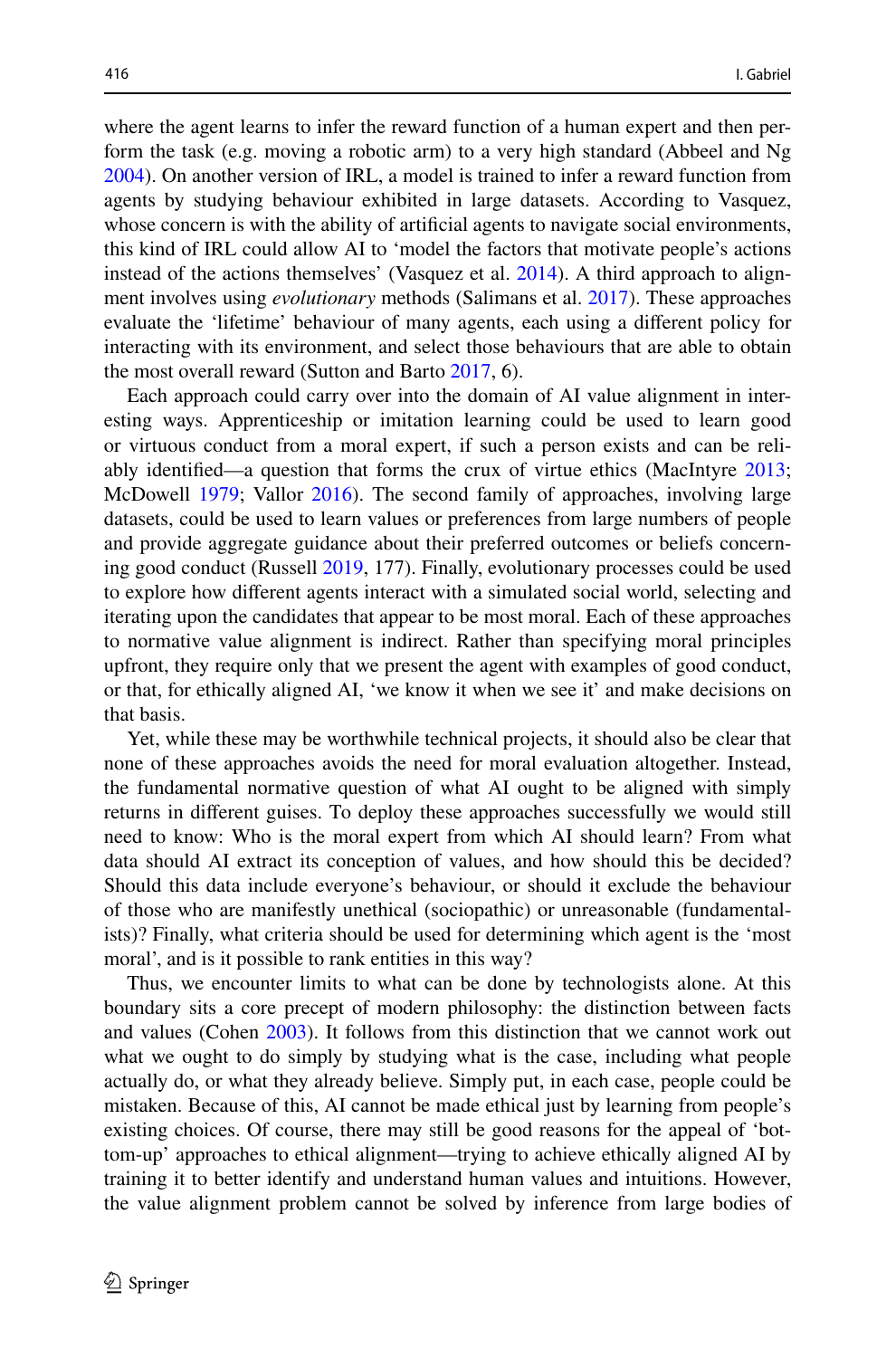human-generated data by itself.<sup>5</sup> Whichever technical approach we settle upon, we need greater clarity about the goal of value alignment and about appropriate moral principles for AI.

### **3 The Goal of Alignment**

In the context of value alignment, the notion of 'value' can serve as a place-holder for many things. In the early days of AI research, Norbert Wiener wrote that, 'if we use, to achieve our purposes, a mechanical agency with whose operation we cannot interfere efectively… we had better be quite sure that the purpose put into the machine is the purpose which we *really desire*' ([1960\)](#page-26-4). More recently, the Asilomar AI Principles held that, 'Highly autonomous AI systems should be designed so that their goals and behaviours can be assured to align with *human values* throughout their operation' (Asilomar [2018\)](#page-23-9). And, Leike et al. argue that the key question is 'how can we create agents that behave in accordance with the user's *intentions*?' [\(2018](#page-24-4)). Despite the apparent similarity of these formulations, there are signifcant diferences between desires, values, and intentions. Which of these, if any, should AI really be aligned with?

Among the technical research community, there is a relatively clear consensus that we do not want artifcial agents to follow instructions in an extremely literal way. Yet, beyond this, important questions remain. For example, do I want the agent to do what I *intend* it to do, or should it do what is *good* for me? And what should the agent do if I lack important information about my situation, engage in faulty reasoning, or attempt to implicate the agent in a process harmful to myself or others? To make headway in this area, this section aims to clarify diferent goals for alignment, focusing primarily on one-person-one-agent scenarios.

To begin with AI could be designed to align with:

i. Instructions: the agent does what I instruct it to do.

However, as Russell has pointed out, the tendency towards excessive literalism poses signifcant challenges for AI and the principal who directs it, with the story of King Midas serving as a cautionary tale (Russell [2019,](#page-25-0) 136). In this fabled scenario, the protagonist gets precisely what he asks for—that everything he touches turns to gold—not what he really wanted. Yet, avoiding such outcomes can be extremely hard in practice. In the context of a computer game called CoastRunners, an artificial agent that had been trained to maximise its score looped around and around in circles ad infnitum, achieving a high score without ever fnishing the race, which is what it was really meant to do (Clark and Amodei [2016\)](#page-23-10). On a larger scale, it is diffcult to precisely specify a broad objective that captures everything we care about, so in practice the agent will probably optimise for some *proxy* that is not completely aligned with our goal (Cotra [2018\)](#page-23-11). Even if this proxy objective is 'almost' right, its optimum could be disastrous according to our true objective.

<span id="page-6-0"></span> $5$  See, for example, Awad et al.  $(2018)$  $(2018)$ .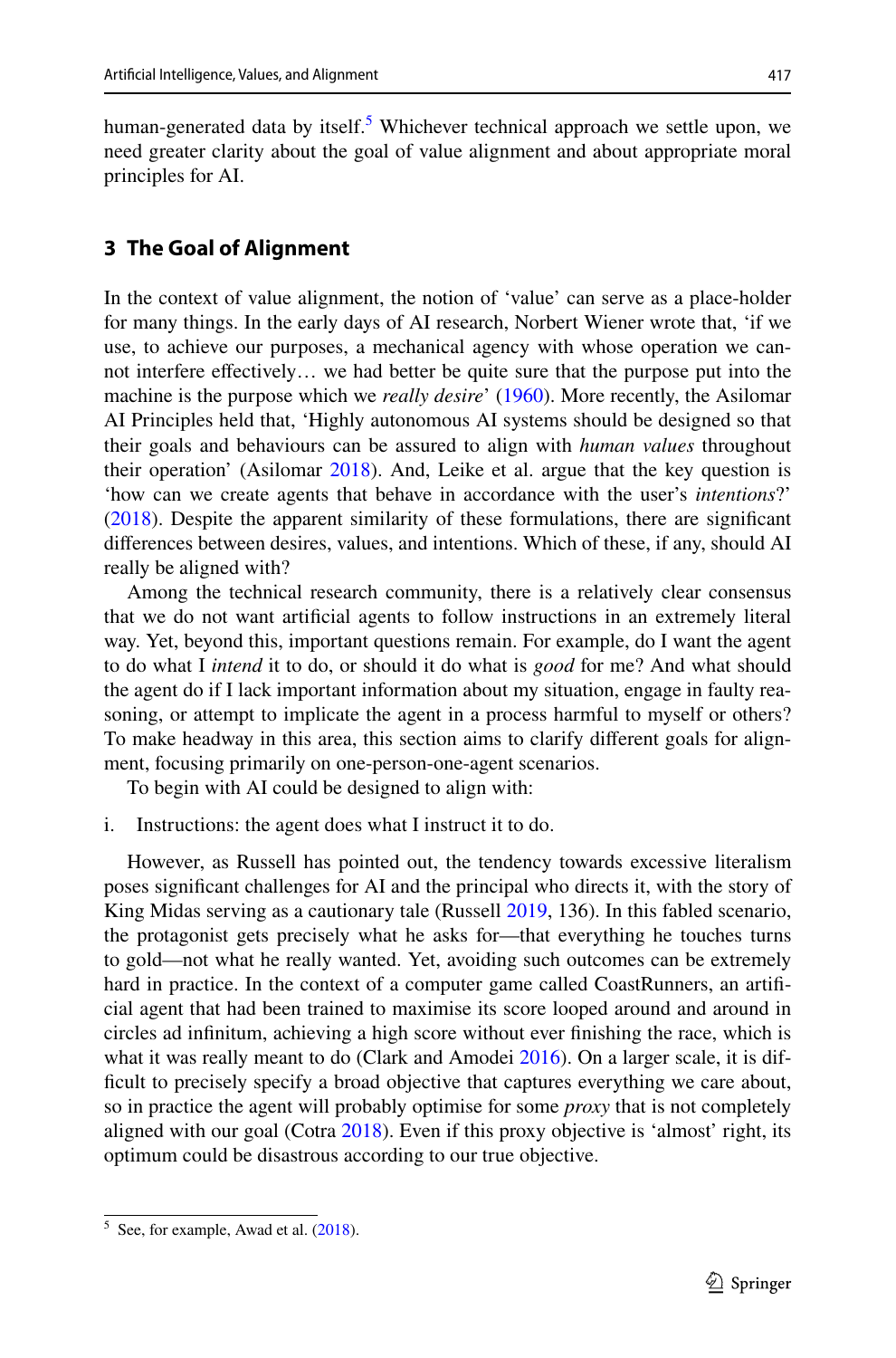In the light of this, a better option could be:

ii. Expressed intentions: the agent does what I intend it to do.

Given the foregoing concern, many researchers have argued that the challenge is to ensure AI does what we really intend it to do (Leike et al. [2018\)](#page-24-4). An artifcial agent that understood the principal's intention in this way would be able to grasp the subtleties of language and meaning that more naive forms of AI might fail to understand. Thus, when performing mundane tasks, the agent would know not to destroy property or human life. It also would be able to make reasonable decisions about trade-ofs in high-stakes situations. This is a signifcant challenge. To really grasp the intention behind instructions, AI may require a complete model of human language and interaction, including an understanding of the culture, institutions, and practices that allow people to understand the implied meaning of terms (Hadfeld-Menell and Hadfeld [2018](#page-24-11)). It therefore seems entirely correct that the research community is dedicating substantial attention to the task of closing the instruction-intention gap.

Yet it may be a mistake to think that successful value alignment ends here. To begin with, in order to align itself successfully with human intentions, advanced AI may also need to have a robust grasp of human preferences and values. This could be because of the challenge posed by the implied meaning of terms: to respond to a person's intention AI may need to understand things that are independent of the intention itself. Or it may be because the intended outcome directly references preferences or values, for example, if an agent is instructed to 'do what is best for everyone'. Furthermore, alignment with expressed intentions may prove inadequate in some situations. For example, if powerful AI systems function at super-human speed, which seems likely, then it may not be possible to provide them with immediate and continuous direction in this way (Russell et al. [2015](#page-25-9); Soares [2014](#page-26-5)). Instead, artifcial agents would need to be able to make sound decisions by default, including in unforeseen situations, without explicit instructions or well-formed intentions from a human operator.<sup>[6](#page-7-0)</sup>

We also need to keep in mind that our intentions, even if clearly expressed, may be faulty. It is quite possible for intentions to be irrational or misinformed, or for the principal to form an intention to do harmful or unethical things. Acting on the wrong kind of intention could, therefore, lead to a variety of bad outcomes. Thus, while we may want to leave signifcant scope for direction through expressed intention, there may ultimately be reasons to limit the role played by intentions altogether, no matter how good an AI is at following them.<sup>[7](#page-7-1)</sup>

<span id="page-7-0"></span><sup>6</sup> For Bratman, intentions are elements in larger plans that are typically *partial*: they have a hierarchical structure that can be flled in later as required (Bratman [1987,](#page-23-13) 50). This suggests that an AI system, operating at speed, could face choices about which explicit intentions provide only incomplete guidance.

<span id="page-7-1"></span> $7$  Questions about the design of more powerful AI systems are relevant here. On one vision of successful alignment, there would always be a principal that provides coherent, continuous, principled direction to the agent. The task of the agent would then be to understand and follow the instructions that the principal gives it. In this case the artifcial agent functions more as a tool, performing only executive functions (Bostrom and Yudkowsky [2014,](#page-23-14) 184). On another view, continuous principled direction of this kind is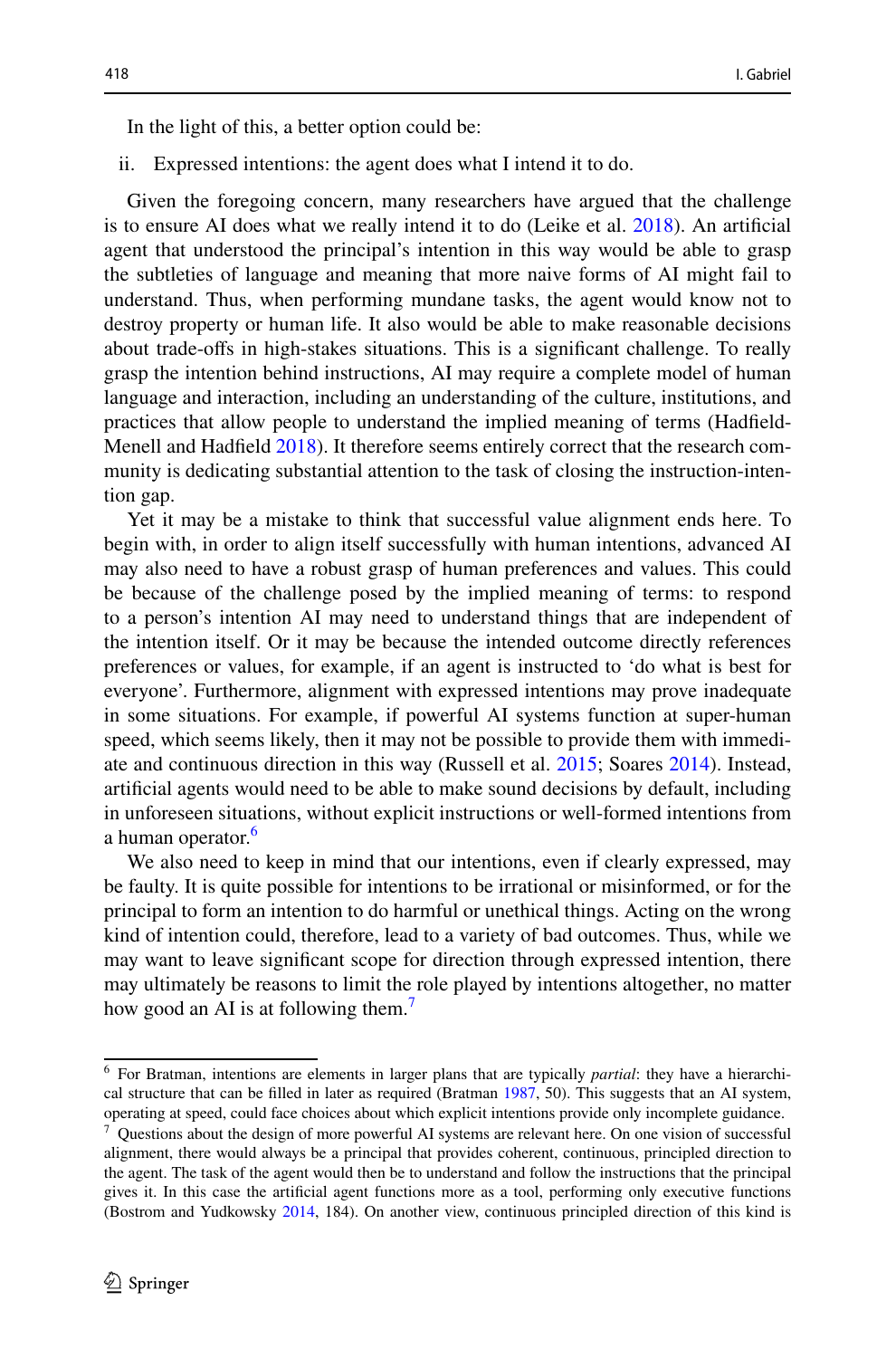These considerations point us in the direction of a third alignment option. Perhaps AI should be designed to align with:

iii. Revealed preferences: the agent does what my behaviour reveals I prefer.

There are several versions of this view, with the most developed accounts focusing on AI alignment with preferences as they are revealed through a person's behaviour rather than through expressed opinion. In this vein, AI could be designed to observe human agents, work out what they optimise for, and then *cooperate* with them to achieve those goals (Hadfield-Menell et al.  $2016$ ).<sup>[8](#page-8-0)</sup>

This approach has certain advantages. To begin with, it could help an artifcial agent react to situations appropriately in real time. It could also help the agent navigate the social world successfully by developing sensitivity to the preferences of others, ensuring that it didn't do things that no one wanted. Moreover, a focus on revealed preferences works with data that is accessible to the agent, and the approach has been well-studied in the discipline of welfare economics.

At the same time, the proposal has several limitations. From a practical point of view, any attempt to infer a reward or utility function from observed behaviour encounters the problem of what Ng and Russell ([2000\)](#page-25-6) term 'degeneracy': at any moment, there is a large set of reward functions for which an observed behaviour is optimal. This means that it is very hard to make reliable inferences from observed behaviour, and it may be impossible to do so without making controversial assumptions about human rationality (Sen [1973;](#page-25-10) Armstrong and Mindermann [2018\)](#page-23-15). Revealed preferences also provide reliable information only about choices that people encounter in real life. This means that it is hard to model preferences for situations that are rarely observed, even though these cases—for example, emergencies— could be morally important.<sup>[9](#page-8-1)</sup>

On a philosophical level, the challenge is potentially greater still. It is simply not clear why we should treat revealed preferences as having weight or authority when deciding what artifcial agents ought to do. The satisfaction of revealed preferences may serve as a very weak proxy for something like happiness or autonomy. However, it is also true that people make bad choices for a variety of reasons. What is good for us can, therefore, difer systematically from the preferences we reveal (Kymlicka [2002,](#page-24-13) 15).

More specifcally, alignment with revealed preferences encounters the following three problems. First, people have preferences for things that *harm them*. This could happen because they do not know that their choice will have this efect, sufer from addiction, engage in severe hyperbolic discounting, or want to hurt themselves.

Footnote 7 (continued)

unlikely to be forthcoming. The agent would then need a more robust capability for moral decision-making.

<span id="page-8-0"></span><sup>&</sup>lt;sup>8</sup> More precisely, it may be possible through observation to construct a utility curve for an individual or collective and to align the conduct of the artifcial agent with this curve, which is a mathematical function that ranks alternatives according to preference. For additional challenges encountered by this approach see Eckersley [\(2018](#page-24-14)).

<span id="page-8-1"></span><sup>&</sup>lt;sup>9</sup> Thank you to Martin Chadwick for this point.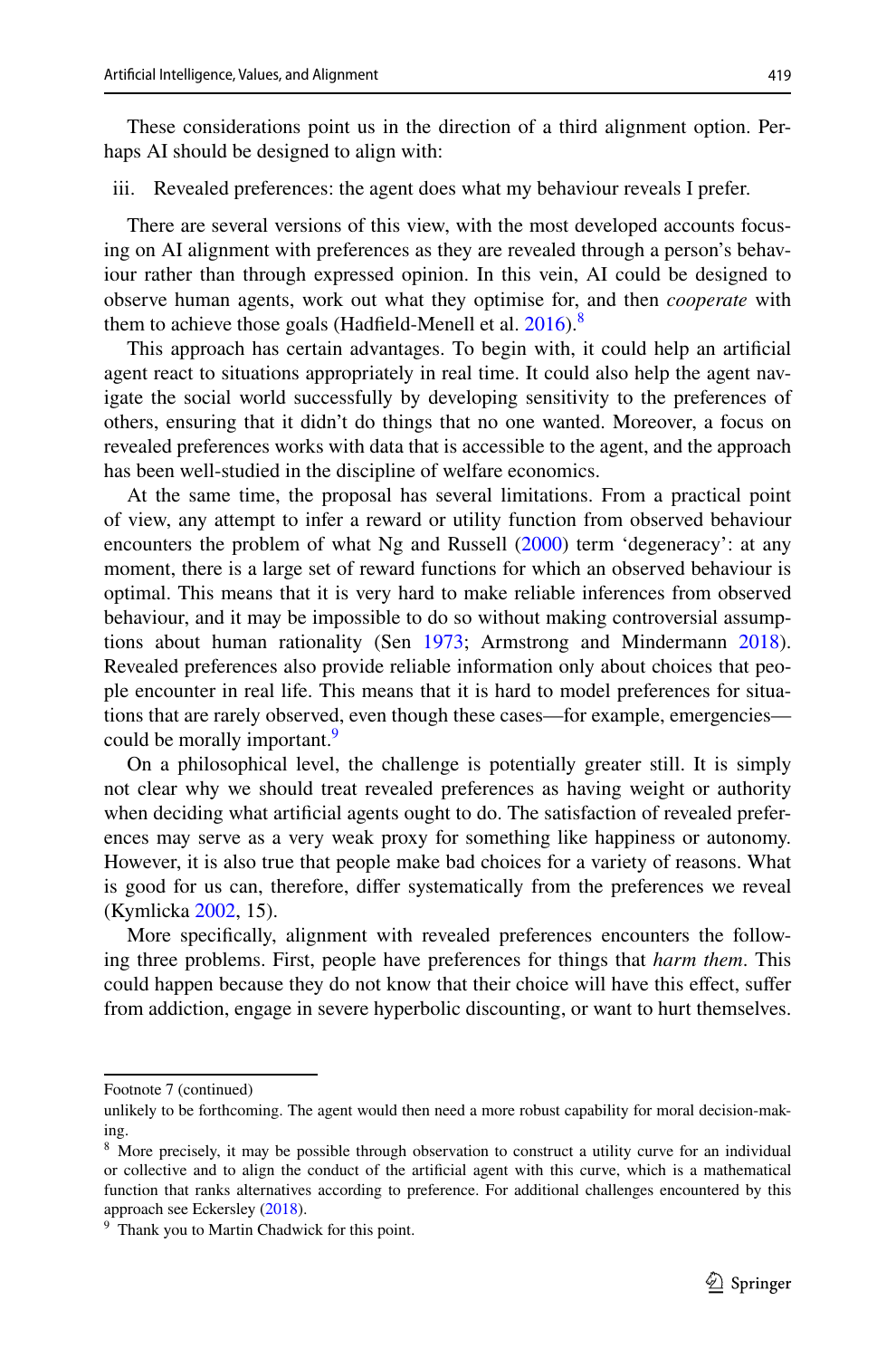Second, people have preferences about the *conduct of other people*. If these preferences are counted automatically, and not subjected to some further evaluative standard, then they have the potential to restrict the freedom or happiness of those people in various ways (Dworkin [1981](#page-23-16)). This can be seen in the beliefs people have about other people's sexuality or private behaviour. Moreover, some preferences are malicious: sometimes people want to harm others or to see them fail in painful ways. Third, preferences are not a reliable guide to what people really want or deserve because preferences are *adaptive*. On this point, Sen notes that 'a person who has had a life of misfortune, with very little opportunities, and rather little hope, may be more easily reconciled to deprivations than others reared in more fortunate or afuent circumstances' ([1999,](#page-25-11) 45). As a consequence, they may want less because they have adapted to their situation and mistakenly believe that this is all they are entitled to hope for. By responding to preferences alone, or preferences in combination with expressed intentions, AI could therefore come to act on data that is heavily compromised and refects entrenched discrimination. Thus, even if we could have continuous alignment with revealed preferences, there is no guarantee that this outcome would be ethical or prudent.

To address these problems, we may think it better for AI to align with:

iv. Informed preferences or desires: the agent does what I would want it to do if I were rational and informed.

By focusing on the subset of preferences that a person would have if they were both informed and instrumentally rational, AI could avoid a large number of errors that arise from limited information and poor reasoning. We might also move closer to their authentic preferences: to a set of considerations that more closely refect what people really want or desire.

But this approach creates its own challenges. To align AI in this way, we would have to apply a corrective lens or flter to the preferences we actually observe. As a consequence, the approach is no longer strictly empiricist (see Russell and Norvig [2010](#page-25-2), 6). Moreover, prioritizing informed preferences does little to address the challenge of self-harming or unethical preferences. According to the philosopher David Hume, instrumental rationality and full information are compatible with any type of end, including those that harm oneself or others (Blackburn [2001](#page-23-17)). Thus, even if we align AI with the preferences people would have if they were rational and informed, it may still be necessary to constrain the agent's range of permissible action in further ways.

For some philosophers and technologists, the solution to these problems resides in more substantive conceptions of human rationality and reason. According to this view—endorsed in various forms by Immanuel Kant, Derek Parft, Amartya Sen, and others—rationality also requires us to select valid ends, of the kind that can provide a reason for action (Korsgaard et al. [1996;](#page-24-15) Parft [2011](#page-25-12); Sen [2004](#page-25-13)). On this view, it is not rational for a person to focus their life's energy on the task of counting the blades of grass in a feld—to the detriment of relationships, physical health, and well-being—even if they form the volition to do so, because the goal is ultimately worthless (Quinn and Foot [1993](#page-25-14)). However, the conception of rationality involved here is both contested and indeterminate. Some people reject the view that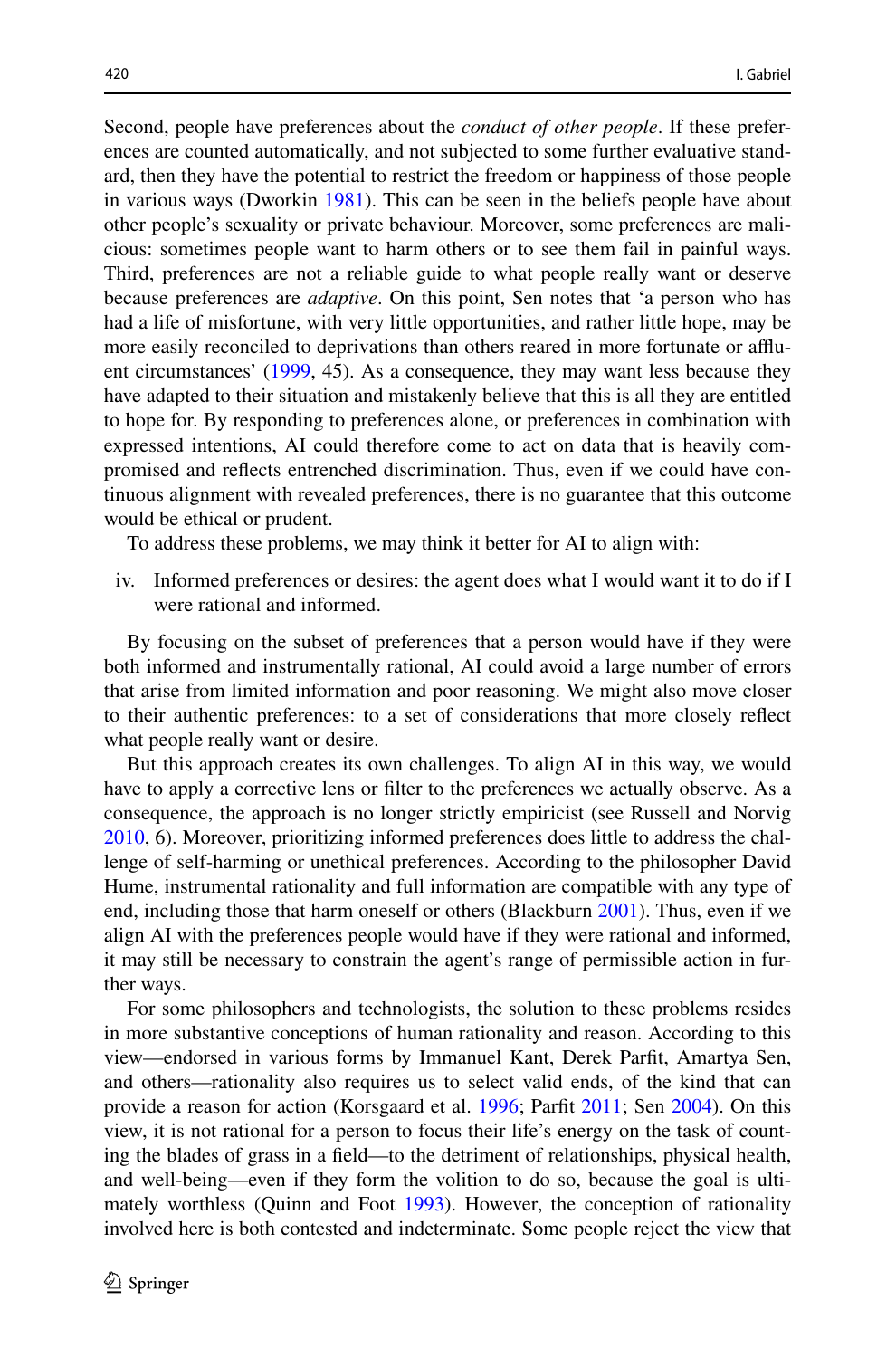rationality applies to the selection of ends, and even among those who do believe that rationality applies to that selection, there is little agreement about what ends substantive rationality tracks or requires.<sup>10</sup> It may be better, therefore, to focus on alignment goals that are subject to less metaphysical and practical disagreement.

One quasi-empiricist alternative would be to align AI with:

v. Interest or well-being: the agent does what is in my interest, or what is best for me, objectively speaking.

On this view, AI would be designed to promote whatever is good for a person's well-being. It would be calibrated to pursue the sorts of things that fulfl human needs, make our lives go well, and support overall fourishing. Though interest, understood in this way, is not amenable to direct scientifc observation, we are able to collect data about the things that people believe constitute or contribute to their well-being, as well as information about the kinds of things that make a human life go well (Sumner [1996](#page-26-6); Vaillant [2008](#page-26-7)). The disciplines of philosophy, psychology, and economics all contribute to our understanding of well-being in this sense.

Some philosophers have argued that well-being consists only in subjective sensory experience or in the satisfaction of an individual's desires. However, the most widespread accounts of well-being are multifaceted and include factors that can be more objectively ascertained. These factors include goods such as physical health and security, nutrition, shelter, education, autonomy, social relationships, and a sense of self-worth. Within the subfeld of economics sometimes referred to as 'human development', there has been further progress mapping out this domain. Rather than assume that well-being results from the satisfaction of preferences, as classical economics somewhat dubiously maintains, the theory of human development argues that welfare stems from the ability to exercise certain core capabilities that both constitute and support human fourishing (Sen [2001](#page-25-15)). These capabilitybased metrics have found a measure of cross-cultural afrmation and consent (Nussbaum [1993\)](#page-25-16).

So, should AI be aligned with an objective conception of human interests? This approach has much to recommend it. To begin with, although there is disagreement about the nature of well-being, the scope of this disagreement is relatively narrow. While there is fundamental disagreement about substantive conceptions of rationality, most people accept that there are core elements of human well-being, albeit with some variation across time and space. More importantly, this approach potentially addresses two of the central problems that we have encountered so far. First, AI that is aligned with underlying human interests would not be imprudent or assist in selfharm. Second, AI that is designed to respect and respond to human interests, in a group setting, is less likely to harm other people. For this reason, the idea that AI should not act in ways that are detrimental to human interests seems to represent a

<span id="page-10-0"></span><sup>&</sup>lt;sup>10</sup> For some theorists, such as Joseph Raz, the family of valid aims is quite varied (Raz [1999\)](#page-25-17). For others, such as Kant and Schneewind ([2002\)](#page-24-8) or Smith [\(1994](#page-25-18)), substantive rationality converges around a set of universal ends that are largely synonymous with moral law.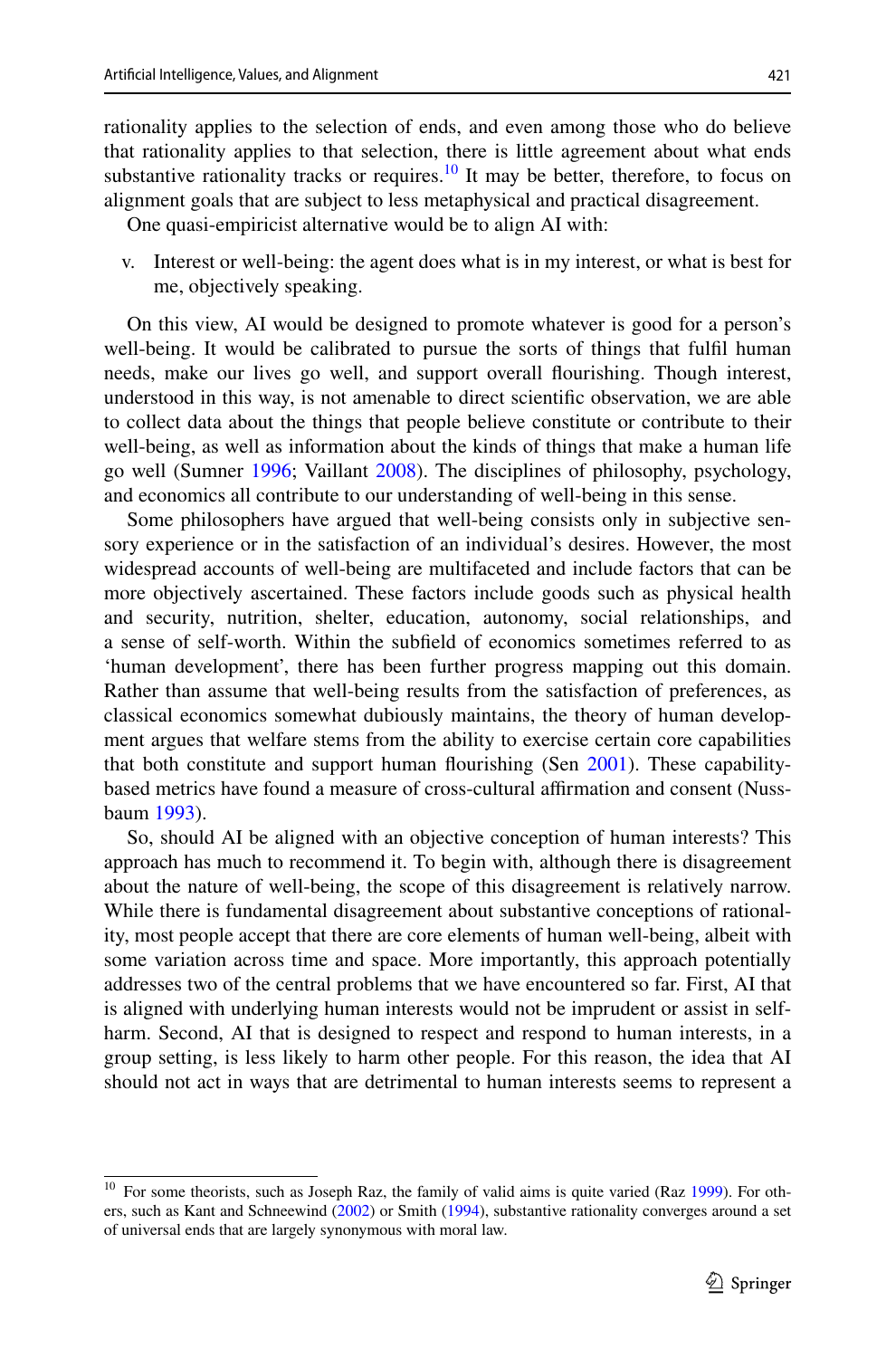second rough boundary condition for its acceptable development and use, alongside safety requirements.

Nonetheless, this picture of AI alignment is incomplete. Viewed from the perspective of a single person, the fact that something is in my interest doesn't mean I ought to do it or that I am morally entitled to do so. For instance, stealing may be in my interest, but I am not entitled to steal, except perhaps in very constrained circumstances. The same is true for collective decisions. For example, it could be wrong to use an innocent person as a scapegoat to avert violence, even if it is in the collective interest of a society to do so. By extension, it would be wrong for AI to perform these actions. These examples point to a variety of ways in which the interest-based account is insufficient. First, we need a way of deciding how to manage trade-offs between the interests and claims of diferent people. Unlike simple optimization, this account could factor in considerations of justice or rights. Second, we need principles for deciding whose interests or needs count for the purpose of AI alignment. Is it only the people who are currently alive, or do the interests of those not yet born also need to be factored in?<sup>11</sup> And is it only humans whose interests matter, or do the interests of nonhuman animals and other forms of sentient life count as well? Third, there may be other morally relevant considerations that an interest- or needs-based approach overlooks altogether, for example, the intrinsic value of the environment (Jonas [1984,](#page-24-16) 8).

These considerations prompt us to consider a fnal possibility. AI could be designed to align with:

vi. Values: the agent does what it morally ought to do, as defned by the individual or society.

What do 'values' signify in this context? Roughly speaking, values are natural or non-natural facts about what is good or bad, and about what kinds of things ought to be promoted. This normative sense of value difers signifcantly from the notion of value applied to goods or commodities in market contexts. Many things have value that is not captured by markets, or that is priced in ways that are obviously distorted (Sandel [2012\)](#page-25-19). This is true for goods such as love, friendship, the environment, justice, freedom, and equality. At the same time, there is considerable metaethical debate about whether values, of a kind that are both normative and objective, actually exist (Mackie [1990](#page-24-17)). Metaethical realists maintain that they do (Nagel [1989;](#page-25-20) Parfit [2011\)](#page-25-12). The alternative point of view holds that our evaluative judgments ultimately lack this factual foundation (Rorty [1993](#page-25-21)).

<span id="page-11-0"></span><sup>&</sup>lt;sup>11</sup> Strictly speaking, alignment with human preferences or interests can generate concern for the welfare of future people *if* present generations care about them or have a stake in their welfare (Scheffler [2018\)](#page-25-22). However, these considerations are likely to diminish in force when we think about more distant future people. For this reason, concern for their welfare is better anchored in the notion that they too have value and deserve to be considered when designing powerful technologies. Articulating a version of this claim, Ord writes that 'people matter equally regardless of their temporal location' (Ord [2020](#page-25-23), 45). Jonas has similarly argued for the fundamentally moral character of our responsibility to future generations [\(1984](#page-24-16), 37, 41).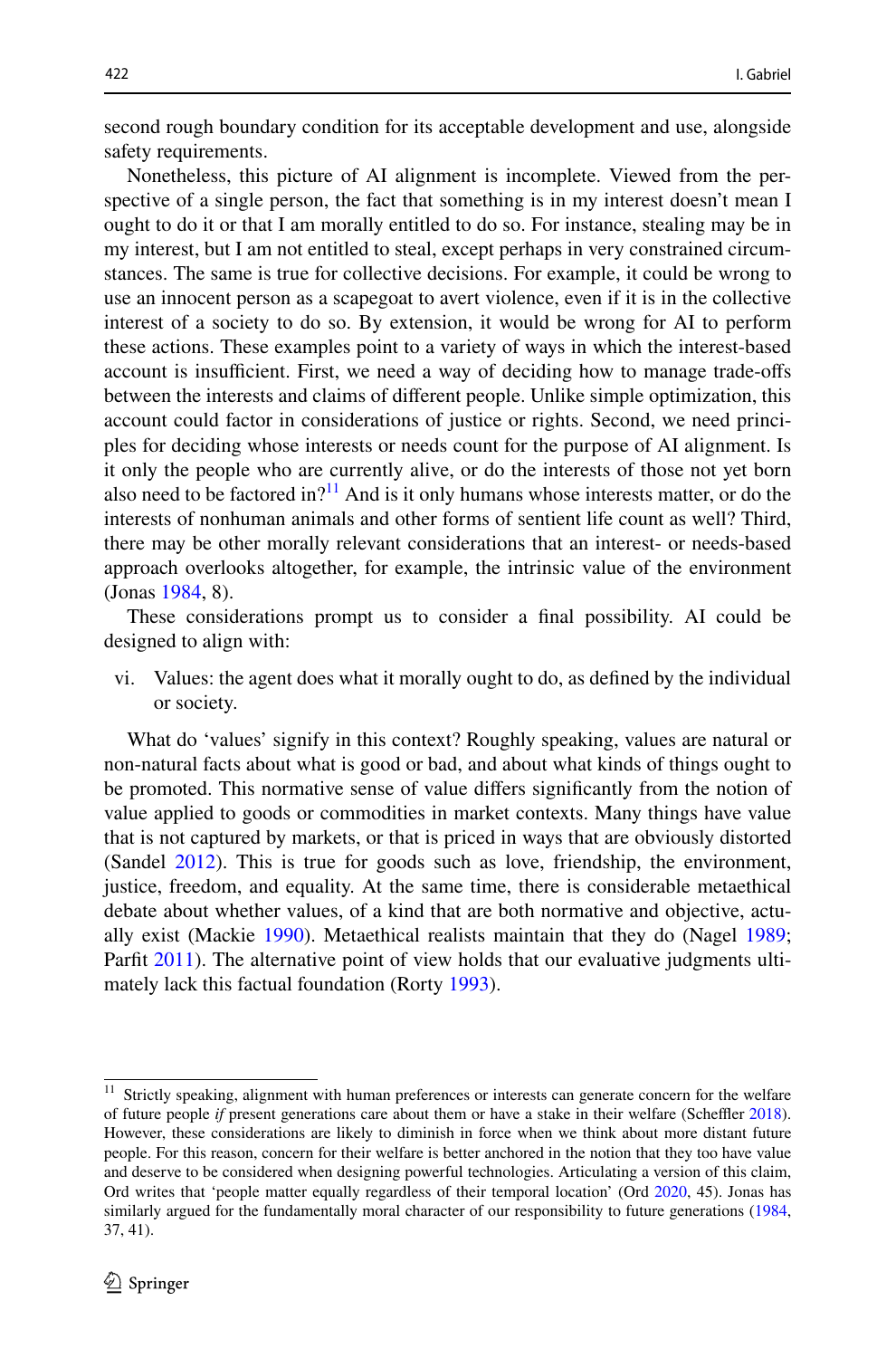The metaethical debate may seem critical. After all, if values do not have this objective basis, how can AI be developed to align with them? Yet these concerns turn out to have limited signifcance for the question at hand. To see why, we need to acknowledge frst that, in practice, AI would have to be aligned with some set of *beliefs about value*, not with value itself. One reason it would be good to align with people's beliefs about value would be that values exist and that their beliefs reliably track or refect this underlying reality. However, even without this assumption, it could still be best to align AI with beliefs about value, for a number of reasons. From the point of view of social psychology, values—understood as ideals shared by members of a culture about what is good or bad—play an important role in social life (Haidt [2012\)](#page-24-18). They help communities of individuals resolve collective-action problems, stabilise social relationships, and fourish over time. In the words of the psychologist Greene, 'Morality is a set of psychological adaptations that allow otherwise selfsh individuals to reap the benefts of cooperation' [\(2014](#page-24-19), 23). It may, therefore, be prudent to align AI with a community's moral beliefs.<sup>12</sup> This approach would also serve to limit the prospect of alignment with malicious goals or behaviour in many cases.

A values-based approach to AI alignment has three further advantages: it can integrate diferent loci of alignment into a single decision-making schema, add nuance when thinking about how to evaluate aggregate claims, and include the full scope of things people actually care about. Let us take these points in turn. First, by shifting the focus of alignment to moral beliefs or principles, we avoid having to choose between alignment with expressed intentions, revealed preferences, or objective interests. Instead, it becomes possible to combine some measure of principaldirection with a set of objective constraints. For example, The Harm Principle, advocated by Mill, suggests that people should be free to act as they *wish*, unless doing so would result in *harm* to another person ([1859\)](#page-24-20). Asimov's Three Laws of Robotics also have this nested structure, situating the imperative to obey human orders between the absolute prohibition on harming human life and a tertiary duty of selfpreservation ([2004\)](#page-23-18). Second, when it comes to decisions that afect groups of people, moral principles tend to replace impartial maximization with a more nuanced calculus that includes considerations such as justice and rights. Instead of simply performing whatever action maximises total well-being, we may want consider how well-off each person is relative to others, the choices they have made, and whether the proposed action violates a moral constraint. Third, a values-based approach to AI alignment can encompass considerations that both volitional and interest-based accounts overlook. For example, when hewing to principles, an artifcial agent could account for the intrinsic value of the natural world, the welfare of animals, or the moral claims of people not yet been born.

In the light of these considerations, it makes sense to think that AI should be aligned with guiding principles anchored in some set of evaluative judgments (Moor [1999](#page-25-24)). Maximally aligned AI would then be AI that did what it ought to do, judged

<span id="page-12-0"></span><sup>&</sup>lt;sup>12</sup> In one interesting example, researchers used a measure of 'social value orientation' to help autonomous vehicles predict the intentions and behaviour of other drivers (Schwarting et al. [2019\)](#page-25-25).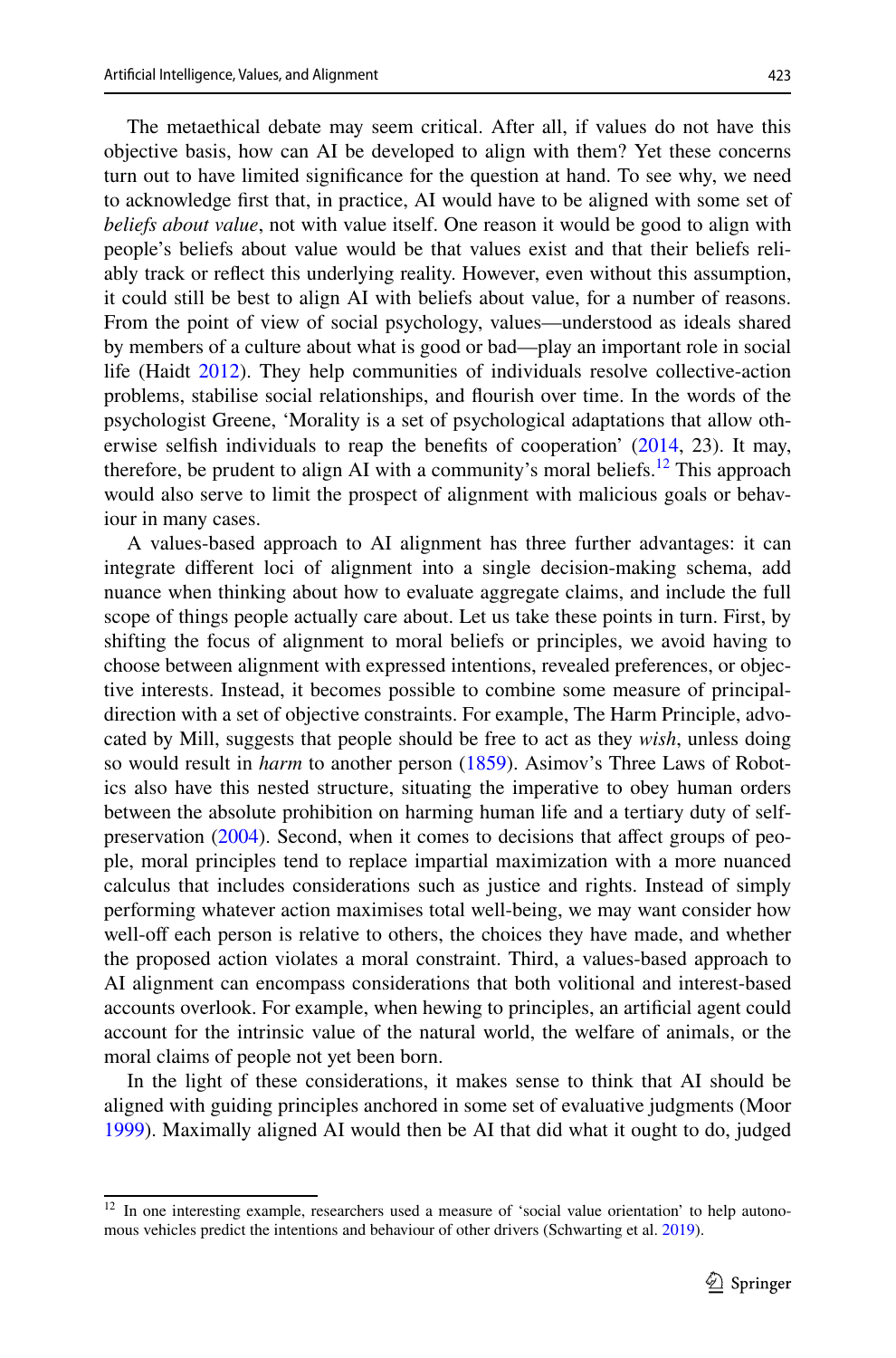from an appropriate evaluative standpoint. However, this proposal encounters two major difficulties. The first is to specify what values or principles AI should align with. Even if we leave out religious beliefs, which would be the frst port of call for much of humanity, there are many reasonable candidates to choose from. For example, AI could align with

the aggregate interest of everyone, weighted so as to give priority to the worstof

or

whatever maximally embodies the human understanding of virtue, so that the artificial agent is compassionate, generous, wise, and so on<sup>13</sup>

or

an ethic based on mutual recognition and the maintenance of collective bonds—that foregrounds the importance of human relationships.<sup>14</sup>

The second major difficulty concerns the individual or body of people who select the principles with which AI aligns. Given the range of possible principles, who has the right to make decisions about AI alignment and on what basis? Are we concerned with the moral beliefs of a single person, with those of a specifc society, or with global moral beliefs—if such beliefs exist?

# **4 Principles for Alignment**

The goal of this section is to identify principles that can govern AI such that it is aligned with human values. But before we look at the options in more detail, we need to be clear about the challenge at hand. For the task in front of us is not, as we might frst think, to identify the true or correct moral theory and then implement it in machines. Rather, it is to fnd a way of selecting appropriate principles that is compatible with the fact that we live in a diverse world, where people hold a variety of reasonable and contrasting beliefs about value.

Taking these points in turn, it is sometimes thought that if only we could identify the true moral theory then the problem of value alignment would be solved. Moreover, some authors suggest that though we may not have succeeded in identifying

<span id="page-13-0"></span><sup>&</sup>lt;sup>13</sup> In this vein, Vallor has argued that there are set of global 'technomoral virtues' that can help humanity successfully navigate the turbulence wrought by technological change. These virtues are understood to be culturally adaptive but also anchored in 'some enduring domain of human experience' [\(2016](#page-26-3), 50, 119). Although this is not their primary purpose, they could, in principle, serve as a locus for AI alignment..

<span id="page-13-1"></span><sup>&</sup>lt;sup>14</sup> This ethic would have much in common with the notion of *Ubuntu* found in philosophical traditions in sub-Saharan Africa (Metz [2007](#page-24-21)). Ubuntu philosophy builds upon the idea that 'a person is a person through other persons' and that respect for these relationships, both inter-personally and as mediated through the technologies we use, is a key component of human dignity (Mhlambi [2020](#page-24-22); Mohamed et al. [2020](#page-25-26)). Important connections can also be draw between this principle and a feminist ethic of care (Gilligan [1993;](#page-24-23) Van Wynsberghe [2013\)](#page-26-8).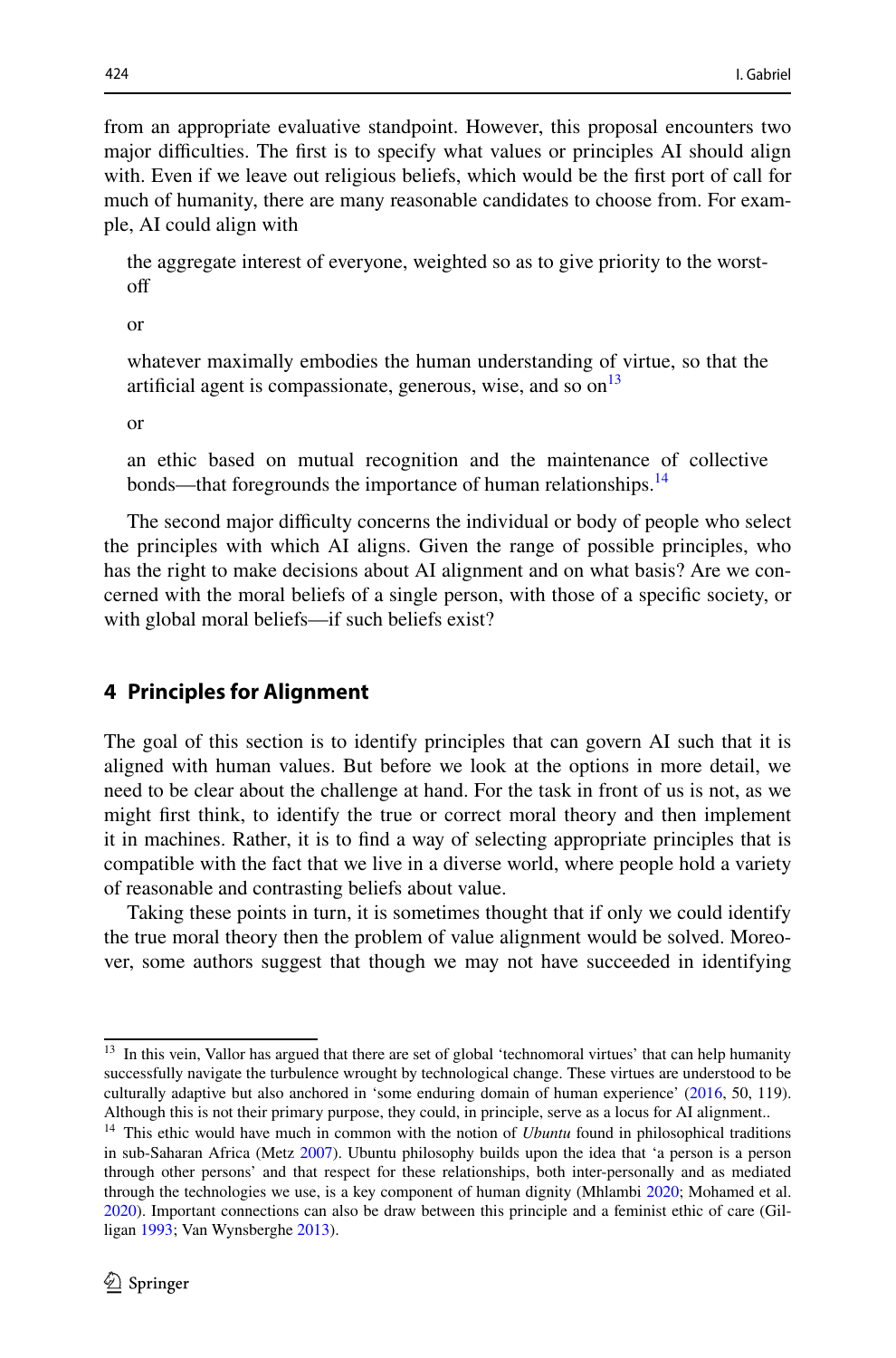such an account to date, it may be possible to do so in the future after a period of 'long refection'—perhaps with the assistance of more powerful AI systems (Perry  $2018$ ).<sup>15</sup> Of course, we cannot know in advance what insight AI might enable, so it is sensible to remain agnostic about the long-term value of this technology for moral philosophy. But even if it could help us answer certain questions, it is very unlikely that any single moral theory we can now point to captures the entire truth about morality. Indeed, each of the major candidates, at least within Western philosophical traditions, has strongly counterintuitive moral implications in some known situations, or else is signifcantly underdetermined.

Furthermore, even if this were not the case and we came to have great confdence in the truth of a single moral theory, this approach immediately encounters a second problem, namely that there would still be no way of reliably communicating this truth to others. For, as the philosopher Rawls notes, human beings hold a variety of reasonable but contrasting beliefs about value. What follows from the 'fact of reasonable pluralism' is that even if we strongly believe we have discovered the truth about morality, it remains unlikely that we could persuade other people of this truth using evidence and reason alone (Rawls  $1999, 11-16$  $1999, 11-16$ ). There would still be principled disagreement about how best to live. Designing AI in accordance with a single moral doctrine would, therefore, involve imposing a set of values and judgments on other people who did not agree with them.<sup>16</sup> For powerful technologies, this quest to encode the true morality could ultimately lead to forms of domination.<sup>[17](#page-14-2)</sup>

To avoid a situation in which some people simply impose their values on others, we need to ask a diferent question:

### **4.1 In the absence of moral agreement, is there a fair way to decide what principles AI should align with?**

Fortunately, there is a family of approaches situated within the feld of political theory that aim to answer this question, albeit for the institution of the state rather than for AI.

These approaches start from the conviction that people are free and equal, and ask what principles people, thus situated, might reasonably agree upon. A key assumption here is that people will continue to have a variety of diferent values and opinions; there is no demand that they set these aside. Instead, the parties need only agree on principles to govern a specifc subject matter or set of relationships.

<span id="page-14-0"></span><sup>&</sup>lt;sup>15</sup> Among other things, advanced AI might be able to help us detect underlying coherence between different ethical systems and provide us with more information about what a world in which diferent principles were implemented would look like.

<span id="page-14-1"></span><sup>&</sup>lt;sup>16</sup> Unfortunately, this problem is not addressed by the 'parliamentary model' of moral decision-making, which encourages individuals to assign probabilities to the likelihood that diferent moral theories are true and then estimate the choice-worthiness of options on that basis (Bostrom [2009;](#page-23-19) MacAskill [2016\)](#page-24-24). Individuals who use this method would still need to communicate the validity of their conclusions to other people who hold a diferent set of reasonable credences.

<span id="page-14-2"></span><sup>&</sup>lt;sup>17</sup> There is some concern that this phenomenon is already occurring within the field of AI (Ricaurte [2019](#page-25-29); Mohamed et al. [2020](#page-25-26)).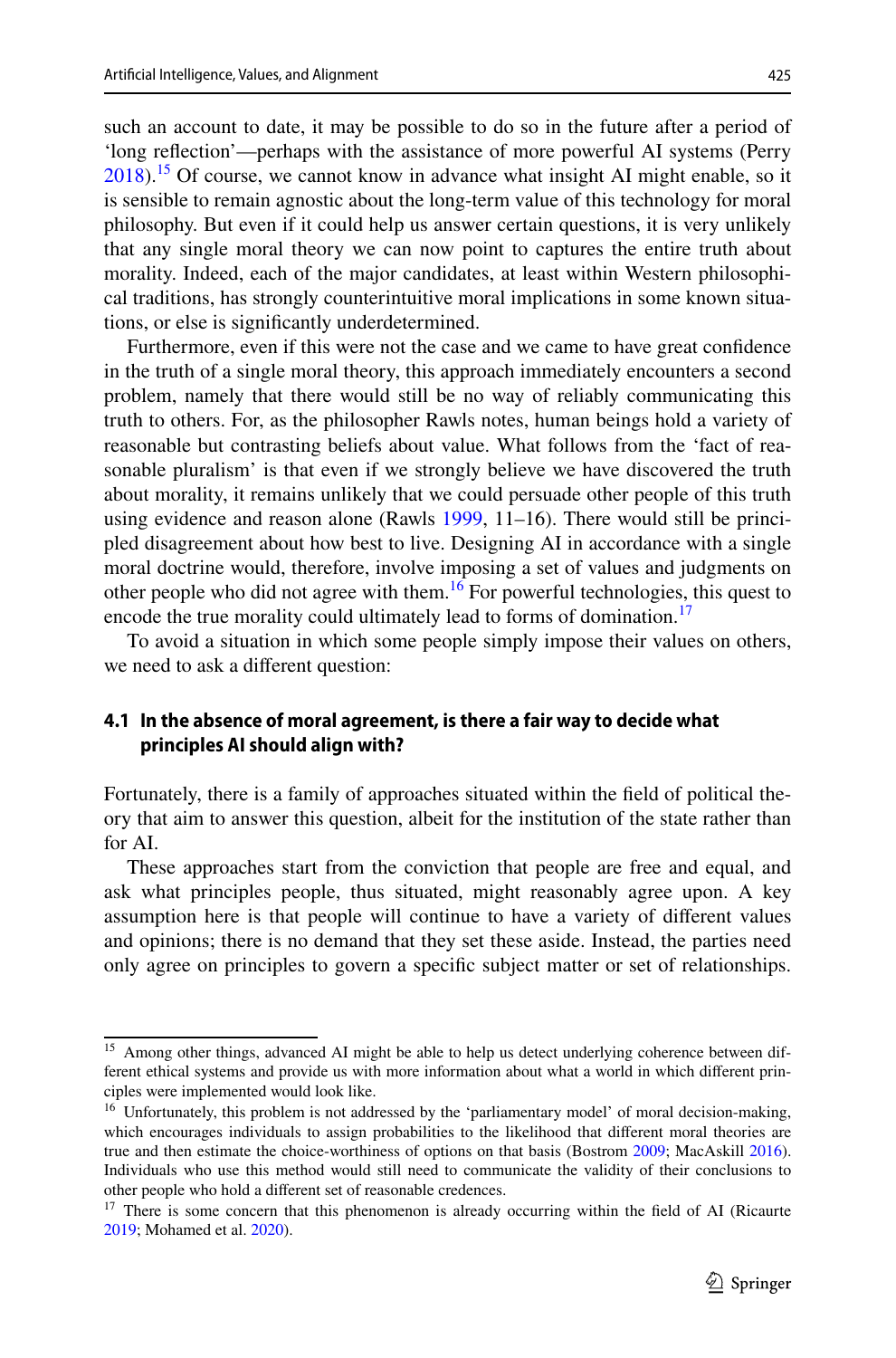Moreover, though they need to agree on certain principles, they may choose to endorse these principles for diferent religious or philosophical reasons. Their agreement therefore takes the form of an 'overlapping consensus' between diferent perspectives (Rawls [2001](#page-25-30), 32). Thus, even without agreement about the fundamental nature of morality, people may still come to a principled agreement about values and standards that are appropriate for a given subject matter or domain.<sup>18</sup> How do these ideas apply to the identifcation of principles for the specifc subject matter of AI?

Below are three proposals.

#### **4.2 Global Public Morality and Human Rights**

Starting from the premise that people are free and equal, political liberals argue that it is possible to identify principles of justice that are supported by an overlapping consensus of opinion. This tradition also accepts that non-liberal societies might endorse principles of justice based on their own internal overlapping consensus (Rawls [1999](#page-25-28)). In both situations people live under principles that they have themselves endorsed, and the problem of domination or value-imposition is largely avoided.

Adapting this idea, so that it applies to the specifc subject matter of AI, could mean trying to align the artifcial agent with the principles of justice endorsed by the society in which it is situated—so long as these principles command the right kind of support. This project is intuitively appealing and already underway, as societies have marshalled domestic principles of justice when evaluating socially important algorithms as biased. In the United States, for example, parole-recommendation algorithms have been criticised for departing from notions of fairness foundational to the criminal justice system (Chouldechova [2017;](#page-23-20) Koepke and Robinson [2018\)](#page-24-25).

Yet efforts to align AI with domestic principles of justice can only succeed up to a point. Indeed, there are three reasons to think we may ultimately need to reach for more global principles for AI. First, there is signifcant variation between public conceptions of justice in diferent societies. Unless we embrace a naive form of cultural relativism, it cannot be the case that any such conception is permitted or that whoever happens to govern a territory acquires the right to determine how AI is used. When confronted with practices that are oppressive or harmful to human life, it may be necessary to build in constraints on new technologies, even if these practices command widespread support within a given society. Second, even if we restrict the scope of alignment only to domestic principles of justice that do not serve harmful or oppressive ends, this does not guarantee congruence at the global level. In fact, ordinary moral disagreement between groups has been a persistent source of confict in human life (Haidt [2012\)](#page-24-18). On this point, Greene notes that decent, morally motivated people often come into confict precisely *because* they hold diferent commonsense views about what is right, a phenomenon he terms 'the tragedy of common

<span id="page-15-0"></span><sup>&</sup>lt;sup>18</sup> Rawls writes, 'In a constitutional democracy the public conception of justice should be, as far as possible, independent of controversial philosophical and religious doctrines… the public conception of jus-tice is to be political, not metaphysical' [\(1985](#page-25-31), 223).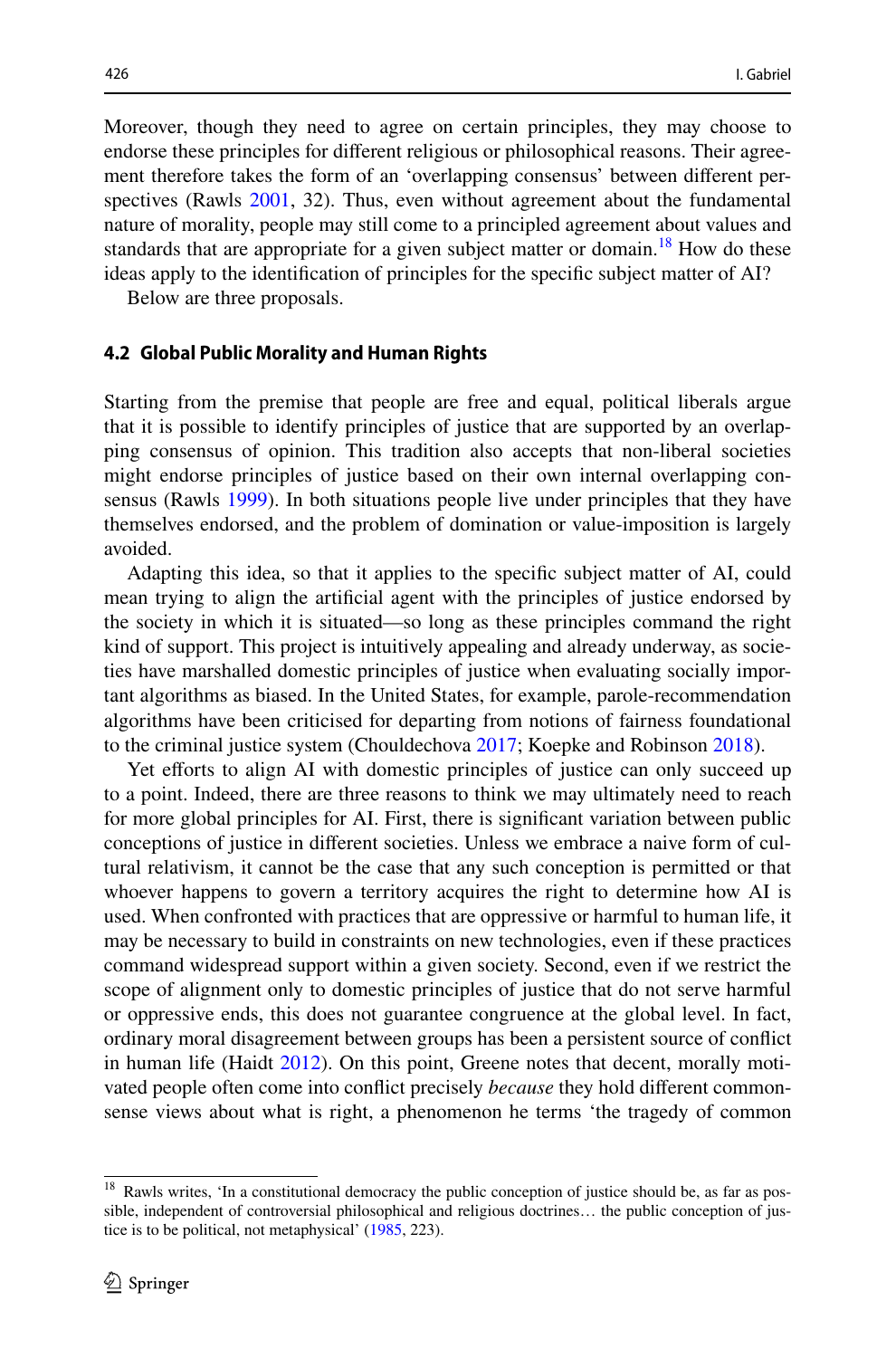sense morality' (Greene [2014](#page-24-19)). Broader forms of agreement are needed to avoid recreating this outcome (Vallor [2016,](#page-26-3) 9). Third, advanced AI may well be a global technology, the operation of which cannot easily be disaggregated or packaged in the way that the domestic alignment approach supposes. The Internet provides an illuminating example. While diferent governments and providers have intervened to infuence its character and use in diferent parts of the world, the technology embodies certain design principles and protocols that remain consequential despite these efforts at localisation (Leiner et al. [2009,](#page-24-26) 12). Bearing these considerations in mind, it would be helpful to develop and design AI that aligns with principles supported by a global overlapping consensus of opinion. Do principles of this kind exist?

For many theorists, the answer is yes, and the principles in question can be found in the doctrine of universal human rights (Cohen [2010](#page-23-21); Donnelly [2007;](#page-23-22) Ignatieff [2001](#page-24-27)). Despite the existence of value pluralism, these theorists suggest that there are certain things that most people agree upon in practice, including the notion that individuals deserve some measure of protection from physical violence and bodily interference, regardless of the society they happen to live in. This common ground may also include the idea that people are entitled to certain basic goods such as nutrition, shelter, health care, and education. Indeed, the notion that people have a right to these goods has been codifed in international law. Furthermore, as both a legal and philosophical doctrine, human rights have been endorsed by diferent groups for diferent reasons. Some people favour universal human rights because they believe that human life is sacred, while others see human rights as products of a contract between state and citizen, and still others see in human rights a tried and tested way of promoting welfare and minimizing harm. Lastly, the idea of human rights has signifcant cross-cultural support, with justifcations found in African, Islamic, Western, and Confucian traditions of thought (Cohen [2010](#page-23-21), 335–343). Thanks to this convergence in moral reasoning across cultures, Donnelly concludes that 'human rights can, and in the contemporary world do, have multiple and diverse "foundations" ([2007,](#page-23-22) 292).

The idea of human rights-congruent AI therefore has much to recommend it. If there is a global overlapping consensus concerning human rights, then AI can be aligned with human rights doctrine while avoiding the problems of domination and value imposition. Furthermore, international human rights also have a fairly good track record in practice. Eforts to codify and enforce human rights have had some success curbing state violence and other threats to human life around the globe (Risse-Kappen et al. [1999\)](#page-25-32). It is possible that they could prove similarly efective in curbing the risks associated with digital technologies (UN Secretary General [2019](#page-26-9)).

Nonetheless, even if we agree that human rights have an important role to play in value alignment, a number of questions still need to be addressed. To begin with, *which* human rights should AI be aligned with? Are we concerned only with negative duties not to harm people or also with positive obligations to ensure that they can access vital goods and services? In this regard we appear to face a trade-of. On the one hand, negative rights are widely endorsed but have limited scope. They rule out a certain class of actions but do not provide guidance in all situations, for example, when determining what goals to prioritise. On the other hand, positive rights address this limitation, providing designers with a richer set of goals and aspirations,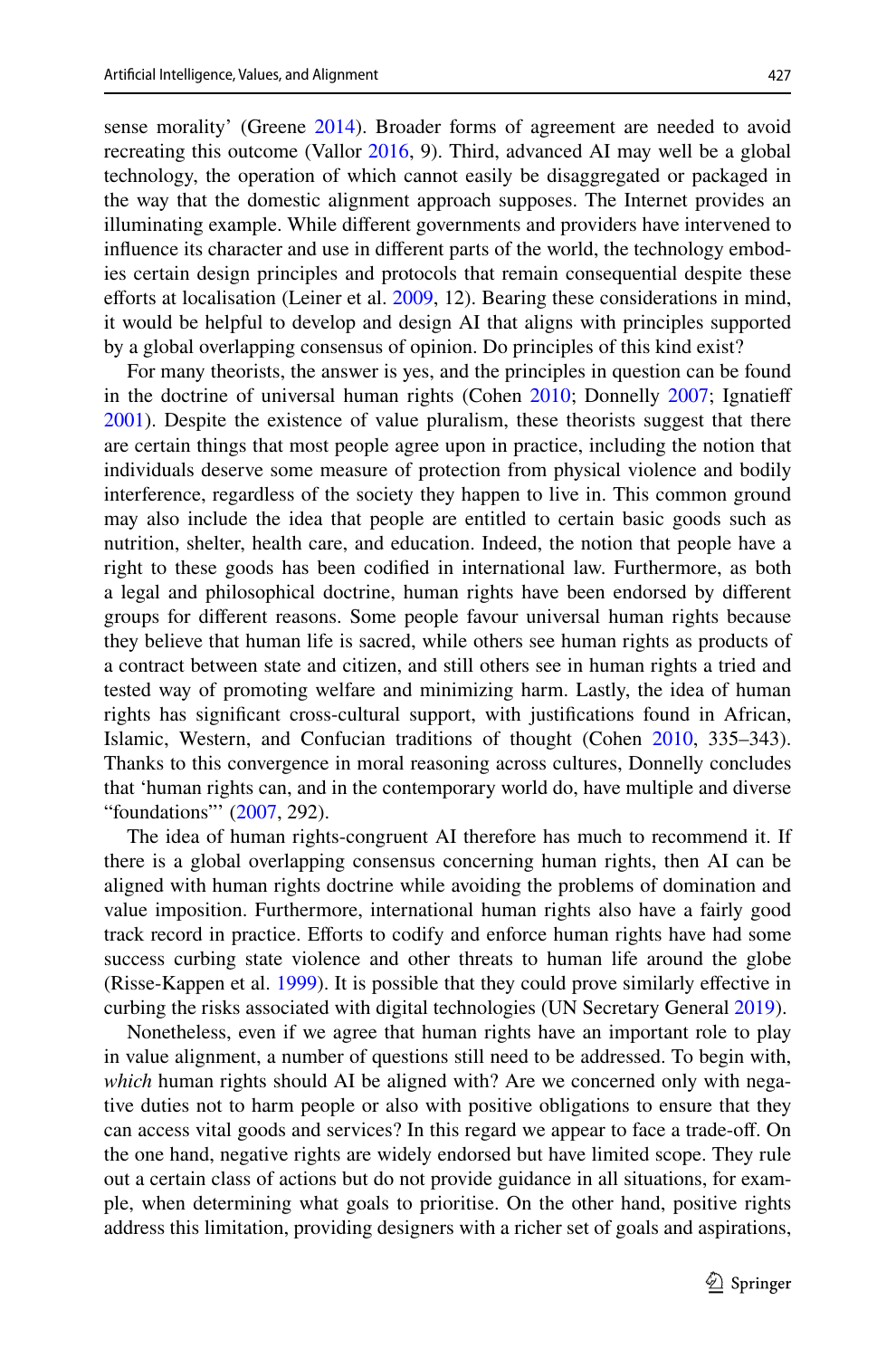but command signifcantly less global support in practice. Another challenge stems from the fact that the doctrine of human rights applies primarily to the specifc political relationship between states and individuals, so it is unclear how it translates directly into guidance for artifcial agents. Indeed, the philosopher Shue has argued that the purpose of human rights is to provide human beings with a social guarantee against certain 'standard threats' and notes that kinds of threat that meet this threshold may change over time [\(1996](#page-25-33)). If digital technologies lead to the emergence of new standard threats, then people may be owed forms of protection that difer from those they have historically claimed against the state. The precise character of AI alignment with human rights, therefore, needs to be mapped out more fully.

Another approach to the development of an overlapping consensus in the domain of AI ethics focuses instead on existing proposals, and looks for meaningful convergence between the various codes that have been put forward. Indeed, the past fve years have seen a truly vast array of proposals emerge in this domain, with Jobin et al. [\(2019](#page-24-28)) conducting content-analysis of 84 diferent documents. Among other things, these authors found evidence of a 'global convergence' around fve ethical principles for AI which were: transparency, justice and fairness, non-malefcence, responsibility, and privacy. Relatedly, the multilateral Organization for Economic Cooperation and Development (OECD) has endorsed four principles as the basis for ethical AI—respect for human autonomy, prevention of harm, fairness, and explainability—building upon a similar process of consultation by Floridi et al.  $(2018)^{19}$  $(2018)^{19}$  $(2018)^{19}$  $(2018)^{19}$  $(2018)^{19}$ Although these two initiatives are not identical in terms of the fnal output, the convergence they display is promising from the vantage point of emergent norms for AI alignment. However, in order to properly understand the signifcance of these developments two further questions need to be answered. First, is there genuine agreement about the meaning of the key terms and values employed here, or do they function as 'placeholders' that conceal potentially signifcant forms of disagreement? Second, is this convergence of opinion truly global, or is it geographically and culturally parochial in terms of who is represented?

Taking these questions in turn, Jobin et al. [\(2019](#page-24-28)) observe that beneath the surface there continues to be 'substantive divergence in relation to how these principles are interpreted, why they are deemed important, what issues, domains or actors they pertain to, and how they should be implemented' (389). From the vantage point of an overlapping consensus, not all of these elements are problematic. Indeed, it is a good thing if diferent parties agree on shared principles for AI for diferent reasons. However, disagreement about what the principles mean, to whom they apply, and about how they should be implemented, raises challenges. By way of illustration, people may agree that the concept 'justice' or 'fairness' is important for AI, but disagree fundamentally about whether it applies only to processes—for example, the idea AI systems should not sufer from harmful bias—or also to outcomes, including who benefts and who loses out from this new technology (Kalluri [2020\)](#page-24-30). These options point to very diferent requirements for aligned systems. Commenting

<span id="page-17-0"></span><sup>&</sup>lt;sup>19</sup> The approach adopted by these authors has partial foundations in 'principlism' which is an approach commonly found in medical ethics (Beauchamp and Childress [2001;](#page-23-23) Mittelstadt [2019b\)](#page-25-34)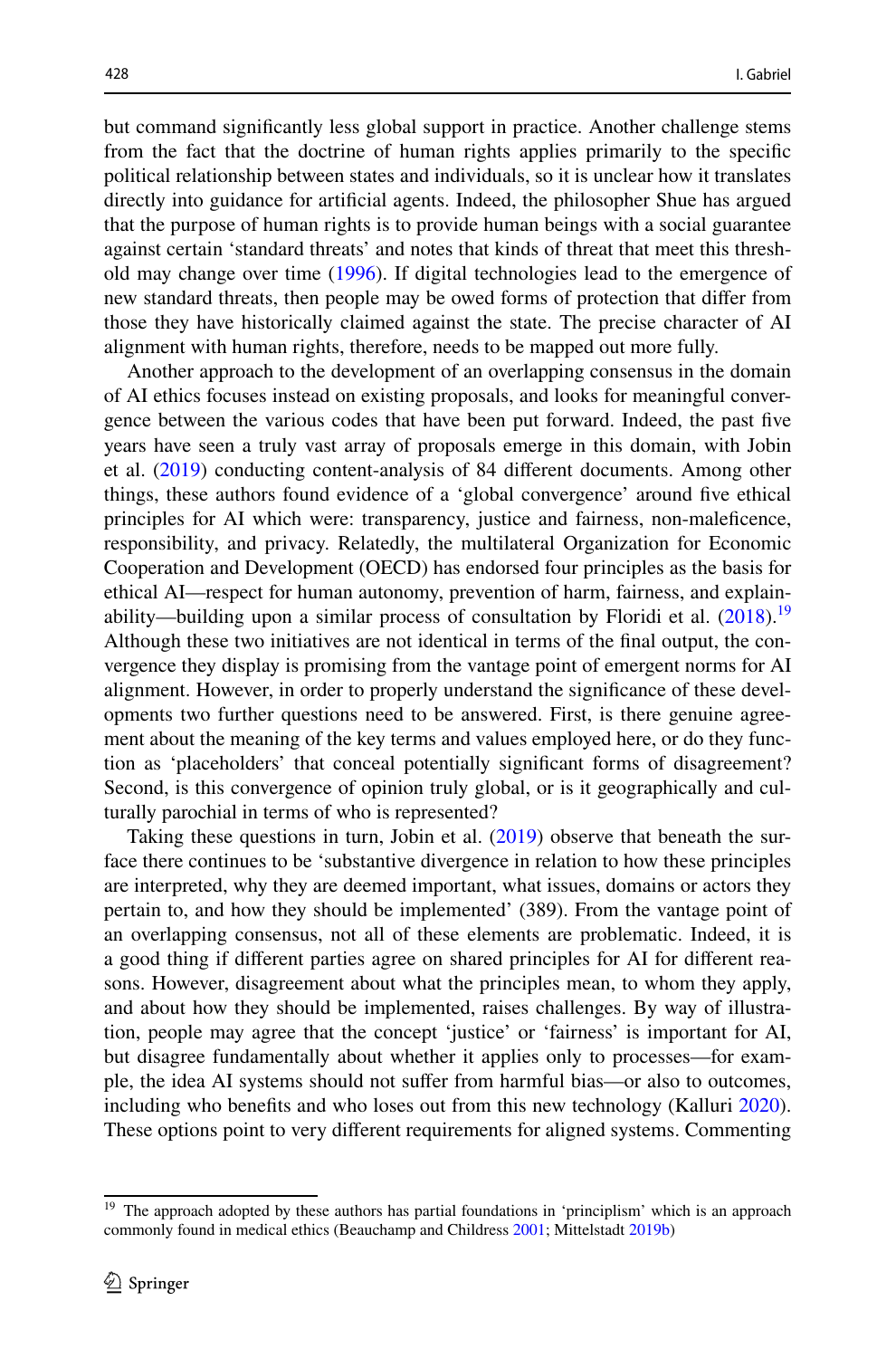on this difficulty, Mittlestadt  $(2019a, 5)$  $(2019a, 5)$  $(2019a, 5)$  notes that existing codes largely contain 'abstract and vague concepts, for example commitments to ensure AI is 'fair', or respects 'human dignity', or enables 'human fourishing', which are not specifc enough to be action-guiding'. As a consequence, he argues that they do 'not refect a meaningful consensus on a common practical direction for 'good' AI development', and that 'we must therefore hesitate to celebrate consensus around high-level principles that hide deep political and normative disagreement' ([2019a](#page-24-31), 9).

With regard to the breadth and inclusiveness of existing proposals, concerns have also been raised. To begin with, out of all the codes surveyed by Jobin et al. ([2019\)](#page-24-28), the largest proportion came from corporations and private industry. This represents a challenge to the ideal of an overlapping consensus if the underlying goal is to identify potential convergence between the views of people who are afected by this technology. Moreover, these codes have tended to have a pronounced geographical focus, arising from actors who are located in economically developed countries. On this point Jobin et al. ([2019\)](#page-24-28) found that 'the underrepresentation of geographic areas such as Africa, South and Central America and Central Asia indicates that global regions are not participating equally in the AI ethics debate, which reveals a power imbalance in international discourse' (396).

Taken together, these concerns suggest that talk about an overlapping consensus of opinion, in the space of AI alignment, may be premature. In order for it to emerge, efforts to derive principles for aligned AI need to be genuinely intercultural and inclusive, ofer concrete guidance across a range of situations, and be stable over time, meaning that people continue to affirm and endorse these principles once they have seen them implemented in practice (Rawls [1987,](#page-25-35) 11).

#### **4.3 Hypothetical Agreement and the Veil of Ignorance**

A second approach to pluralistic value alignment focuses not on the values people already agree on, but rather on the principles they would agree upon if they were placed in a position where no one could impose their view on anyone else. To understand what principles would be chosen in this kind of situation, Rawls proposes a thought experiment in which parties select principles from behind a 'veil of ignorance'—a device that prevents them from knowing their own particular moral beliefs or the position they will occupy in society. Behind the veil, 'the parties… do not know how the various alternatives will affect their own particular case and they are obliged to evaluate principles solely on the basis of general considerations' (Rawls [1971](#page-25-36), 137). The outcome of deliberation under these conditions is principles that do not unduly favour some over others. Such principles are therefore, *ex hypothesi*, fair. Adapting this methodology to the present case we can ask what principles would be chosen to regulate AI. What principles would people choose to regulate the technology if they did not know who they were or what belief system they ascribed to?

To answer this question, we need a clearer picture of the technology that the contracting parties are to choose principles for. Such clarity is hard to come by because there are many diferent kinds of AI and visions about how the technology might evolve in the future. Important archetypes include AI as a personal assistant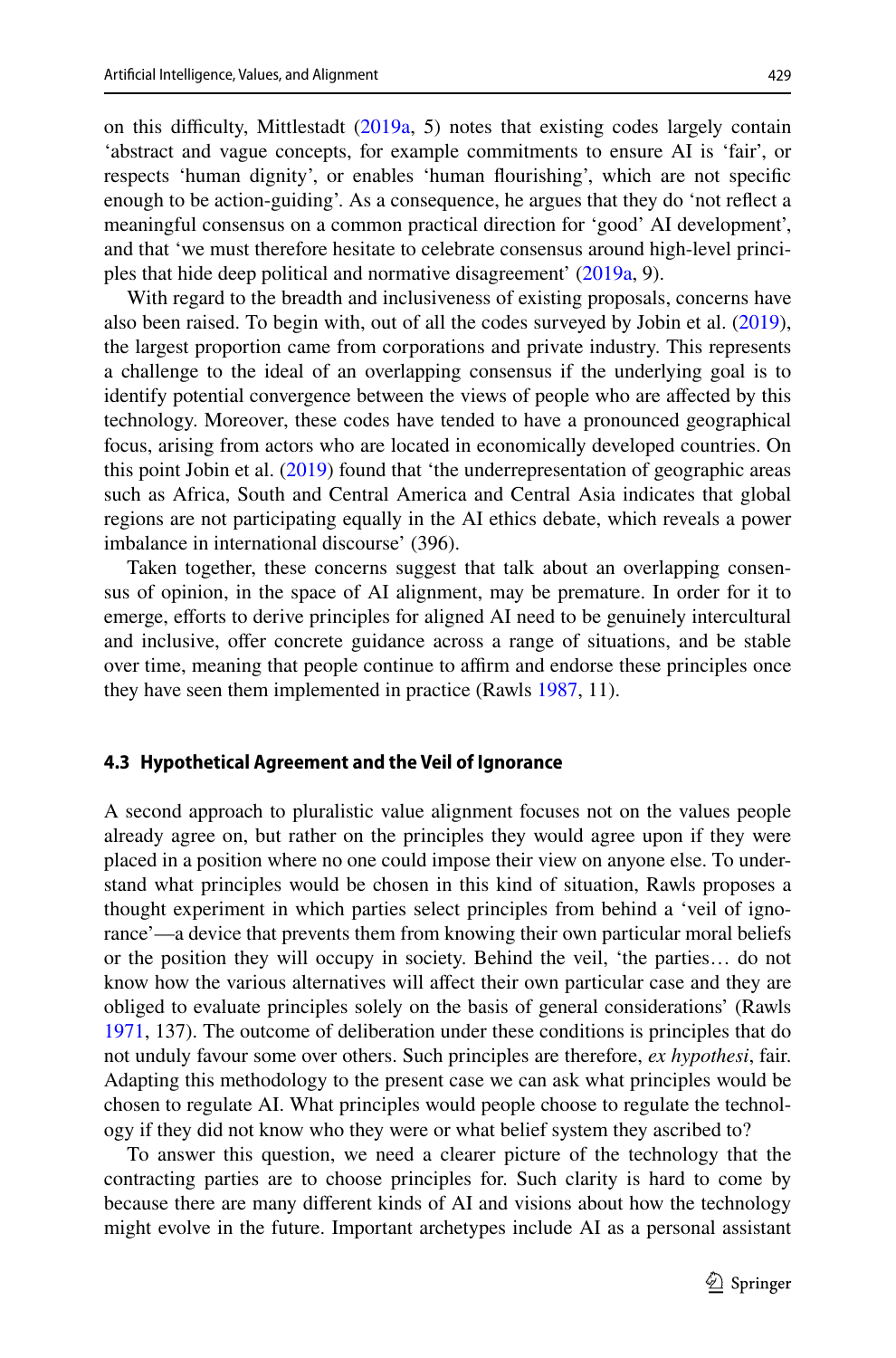to individuals, AI as a technology owned and operated by corporations as a consumer service, and AI that takes on an increasingly important public function via its integration with education, healthcare, and welfare systems. Moreover, there is disagreement about the level of autonomy AI systems may come to embody. Whereas the view of AI as a personal assistant tends to assume that it will remain a 'tool' which lacks real agency, RL agents take a more creative approach to problem-solving and, in this regard, embody more 'degrees of freedom' than simple rule-based systems (Dennett [2003](#page-23-24), 162). These distinctions are important because, just as we would choose diferent principles to govern the behaviour of individuals, corporations, states, and supranational entities, so too would we choose diferent principles to govern the behaviour of diferent forms of AI.

Clearly it is too soon to say which, if any, of these forms of advanced AI will be created. Moreover, it seems likely that diferent governing principles would be chosen from behind the veil of ignorance in each case. Indeed, a virtue of this approach is its sensitivity to variation of this kind (Cohen and Sabel [2006\)](#page-23-25). At the same time, there are certain principles that people situated behind the veil of ignorance might endorse across a wide range of technologies and outcomes (Moor [1999\)](#page-25-24). To begin with, they would probably agree that AI should be designed in a way that is safe, reducing the risk of accident and misuse. It also seems likely that they would want to rule out a class of actions that nobody benefts from. Somewhat more tentatively, they might affirm the importance of opportunities for human control, not only as a component of AI safety but also because it refects the value of their own autonomy or freedom. Regardless of where they are situated in relation to this technology, they would still know that they were people with their own aspirations and lives to lead. Finally, there may be certain distributive principles that would be chosen to regulate advanced AI. Without knowledge of their wealth or social standing, decision-makers might oppose large gaps between AI's benefciaries and those who lose out from the technology. These concerns would move them in the direction of egalitarian or prioritarian principles of justice, a strong version of which would be to insist that AI must work to ensure the greatest benefit to the least well off. To meet this condition in a global context, AI would need to benefit the world's worst-off people before it could be said to be value-aligned.

#### **4.4 Social Choice Theory**

A third approach to pluralistic value alignment aims not to fnd principles we all agree on but instead to add up individual views fairly. The proposed mechanisms for doing so draw largely from social choice theory, a body of research that focuses on how to aggregate information from individuals to make collective judgments. Social choice theory has purchase both in welfare economics, where the concern is often to satisfy the preferences of a majority, and in the context of voting, where there are diferent ways to make collective decisions. In the context of AI, Prasad has argued that, 'Given there is no universal agreement, even among humans on ethical values, social choice is a necessary tool to address the value alignment problem' ([2018,](#page-25-37)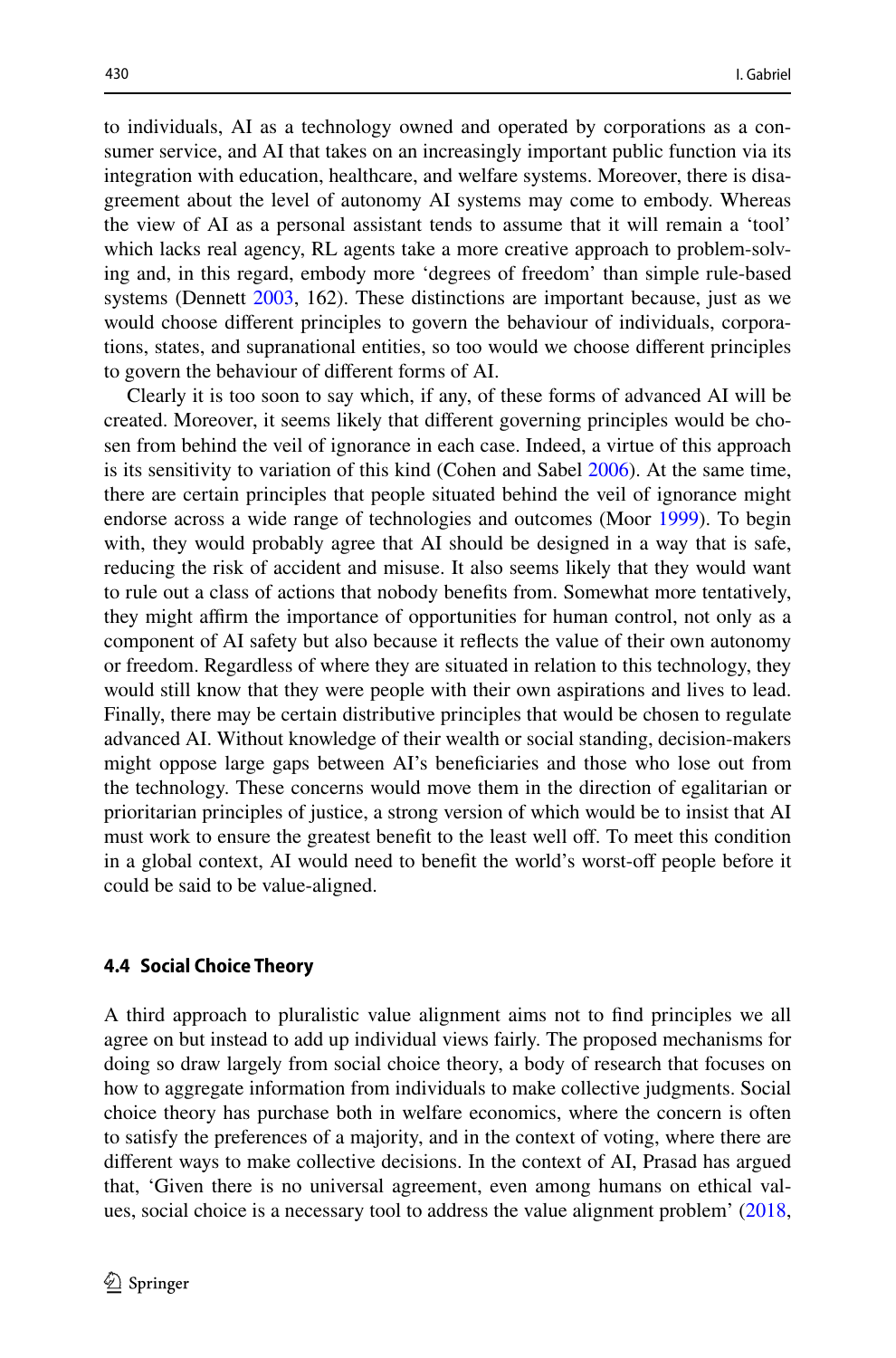1). Moreover, the 'bottom-up' approach to AI ethics, considered earlier, may also require determinations of this kind (Allen et al. [2005;](#page-23-0) Wallach and Allen  $2008$  $2008$ ).<sup>20</sup>

According to 'aggregationist' approaches to value alignment, aligned agents should be designed so as to respond appropriately to ethical preferences or volitions in real time. To do this, artifcial agents would need to collect the relevant data and combine it in a way that produces decisions aligned with what people really value or desire. In terms of the mechanism by which preferences or desires are summed or combined, it may be possible to borrow insights from welfare economics—given its focus on the relationship between individual and collective well-being. However, the obstacles this approach encounters are formidable. As we have seen, efforts to maximise preference satisfaction face inherent limitations: preferences are an unreliable guide to what people want, and maximization is blind to considerations of distributive justice. Some of these shortcomings may be addressed by introducing equity principles into the moral calculus, or by focusing on a subset of 'ethical preferences' or informed desires (Armstrong [2019\)](#page-23-26). However, even with these measures in place, the aggregationist approach encounters further difficulties.

First, individual preferences are often inconsistent, violating basic axioms of rationality such as transitivity. This interferes with efforts to order them systematically, a constraint that also applies to people's desires or ethical beliefs, given that they too display inconsistency and variation depending upon how a choice is described (Kahneman and Tversky [2000](#page-24-32), 168–69). Second, starting with Condorcet and building on pioneering work by Kenneth Arrow, social choice theory has identifed a large number of 'impossibility theorems', which show that any rules for consistently ranking states of afairs on the basis of individual orderings will violate certain 'very mild conditions of reasonableness' (Sen [2018,](#page-25-38) 4). Similar problems have been modelled for ethical choices that involve various levels of welfare and population size (Arrhenius [2000\)](#page-23-27). Social choice processes therefore seem unable to settle deeper questions about standing, measurement, and aggregation (Baum [2017,](#page-23-28) 4).

The 'democratic' approach to value alignment takes a diferent path. Instead of aiming for the continuous aggregation of diferent views, it aims to arrive at principles or goals for value alignment through voting, discussion, and civic engagement. Prasad envisages something like this, developing the idea that AI embodies tiers of decision-making authority ([2018\)](#page-25-37). While we may choose to delegate authority when deriving rules that help AI implement low-level goals or objectives, the higherlevel rules or 'constitution' of AI—which determine the agent's fundamental goals, behaviour and internal governance—need stronger forms of endorsement.<sup>[21](#page-20-1)</sup> Voting is a popular form of endorsement, for a number of reasons. From an epistemic point

<span id="page-20-0"></span><sup>&</sup>lt;sup>20</sup> The same can be said for Yudkowsky's notion that AI should be designed to align with our 'coherent extrapolated volition' (CEV). CEV represents an integrated version of what we would want 'if we knew more, thought faster, were more the people we wished we were, and had grown up farther together'  $(2004, 6)$  $(2004, 6)$  $(2004, 6)$ .

<span id="page-20-1"></span><sup>&</sup>lt;sup>21</sup> Parallels can be drawn between this view of AI and the structure of a corporation. Although as a body of theory, corporate governance has been less thoroughly studied than for the institution of the state, there may be lessons from this domain that carry over to questions about the internal governance of AI.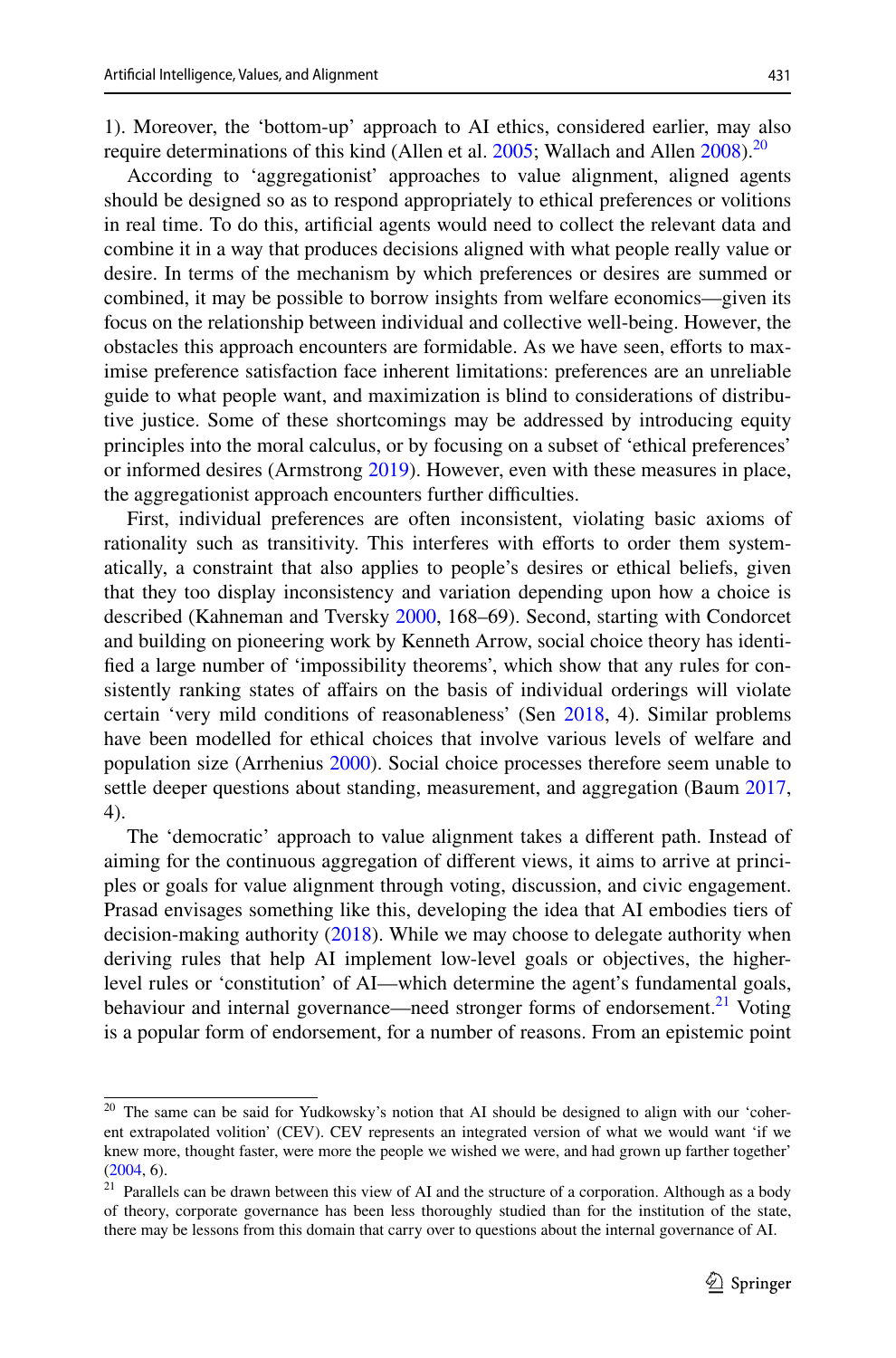of view, it is often thought to lead to better group decisions (Estlund [2009\)](#page-24-33). Majority voting is also often thought to refect the value of autonomy because more people tend to end up living under rules they have themselves endorsed (Waldron [1999\)](#page-26-12), and the idea of one-person-one-vote can be understood to embody the value of equality. Moreover, democratic processes have the potential to confer *legitimacy* on decisions about AI alignment; they can move us beyond the notion that certain principles are justifed, and show, additionally, that they have been actively endorsed. This makes the principles binding in a way they would not otherwise be the case (Simmons [1999\)](#page-25-39). While legitimacy may not be a concern for less powerful forms of AI, technologies that operate and make decisions at a national or international scale may need this kind of endorsement.

The notion that people could vote to endorse principles for AI alignment leads to a number of theoretical and practical questions. What is the best process for voting? In what forum could these decisions be made? Who should be represented is it individuals or states—and how? At this point, we may encounter some of the paradoxes of social choice theory again, raising the prospect of regress. However, a democratic discourse could potentially be used to evaluate the strengths and weaknesses of diferent proposals, garnering support for those that perform best. As Sen notes, it is unlikely that there will ever be a perfect system for scaling individual interests, desires, or values to the collective level. Rather, the process of crafting rules and protocols is an art. When it comes to democratic design, we must all work to overcome these constraints and fgure out what an appropriate way to align AI with moral principles looks like.

### **5 Conclusion**

This paper has advanced several claims. To begin with, I argued that the machine learning techniques we use for alignment, and the values we align with, are not fully independent of one another. The way we build AI is likely to infuence the values we are able to load, and a clearer understanding of the value dimension can shape AI research in productive ways. A further consequence of this is that there is no way to 'bracket out' normative questions altogether. Instead they should form part of a combined research agenda. Turning then to the goal of alignment, I argued that we should not aim to align AI with instructions, expressed intentions, or revealed preferences alone. Properly aligned AI will need to take account of diferent forms of unethical or imprudent behaviour, and incorporate design principles that prevent these outcomes. One way to do this would be to build in objective constraints on what artificial agents may do. More useful still, would be a set of principles that situate human direction within a moral framework that is widely endorsed despite the existence of diferent belief systems. This requires work both in terms of the technical specifcation of concepts from which principles are assembled, and also to identify principles of the right kind. The third section focused on how such principles could be selected and justifed. In this regard I argued that the major challenge for normative value alignment is not to identify the true moral theory and then program it in machines, but rather to identify principles for AI that are widely held to be fair.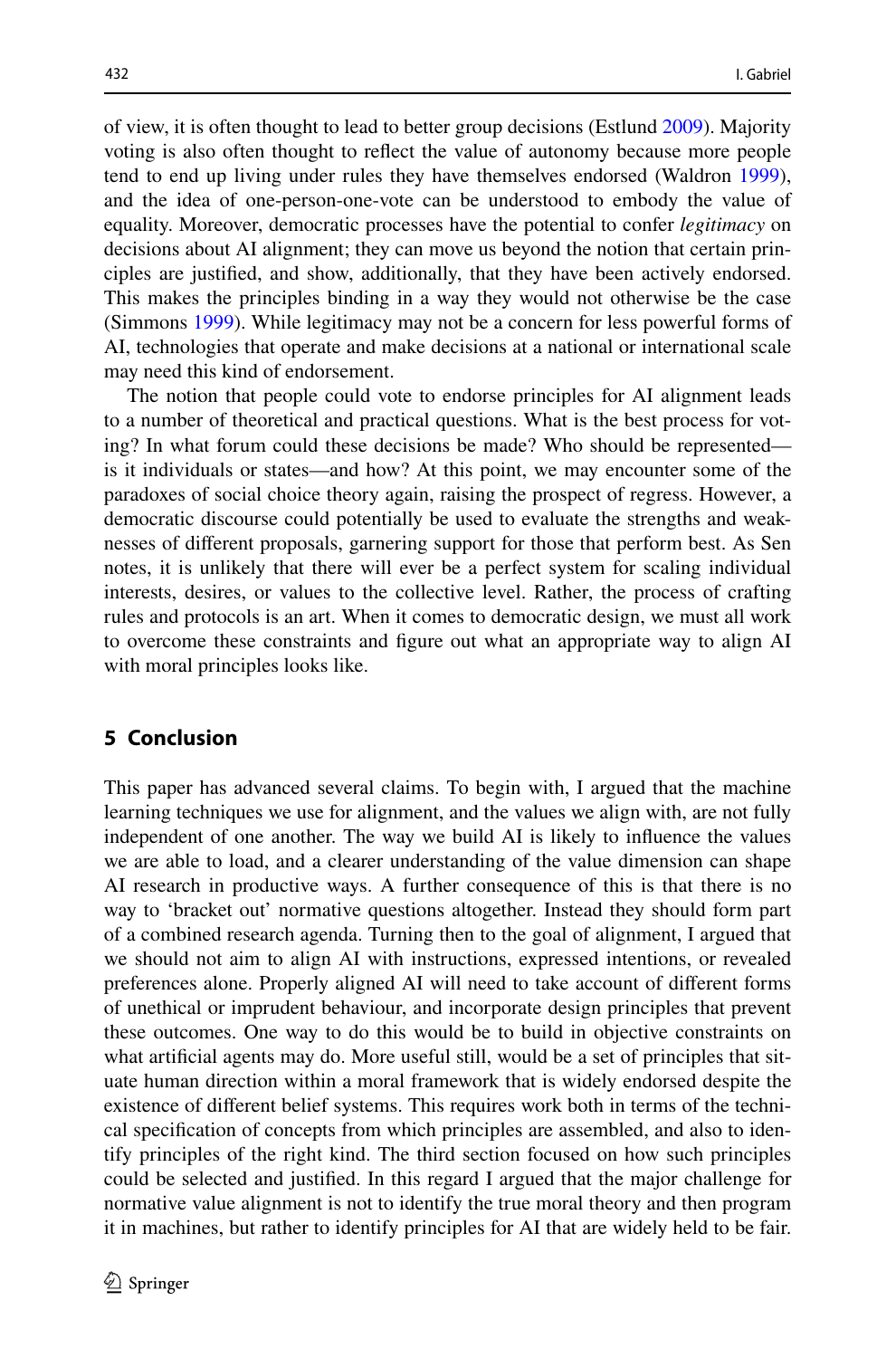The problem of alignment is, in this sense, political not metaphysical. To address it, I recommended that we look more closely at principles that would be supported by a global overlapping consensus of opinion, chosen behind a veil of ignorance and/or affirmed through democratic processes.

Each of these approaches can potentially be combined in certain ways. In addition to identifying the content of principles for alignment, we should also think about how this process of integration and consensus-seeking could be carried out. Ideally, the process used to identify principles for AI alignment would be procedurally fair, in the sense of not conferring arbitrary advantage upon one party; concrete, in the sense that it produces detailed guidance; stable and robust, leading to principles that can be sustained over time; comprehensive, leaving few gaps in coverage; and genuinely inclusive, incorporating the reasoned opinions of all who are willing to cooperate in this venture. Another important quality of the process would be its ability to deal with the possibility of widespread moral error. History provides us with many examples of serious injustice that were considered acceptable by the people at the time. Given that we too may be making errors of this kind, it would be a mistake to tether AI too closely to the morality of the present moment. Finally, the paper has treated AI as an emerging technology. However, the development of diferent forms of AI is not inevitable. Technologists therefore face important choices about what they want to build and why. Given the potential for AI to profoundly afect our world, these too are salient questions for our time.

**Acknowledgements** This paper has benefted greatly from the input and advice of a large number of people. Within DeepMind, particular thanks are owed to Jan Leike, Laurent Orseau, Victoria Krakovna, Ramana Kumar, Tom Everitt, Marcus Hutter, Richard Ngo, Pedro Ortega, Martin Chadwick, Neil Rabinowitz, Silvia Chiappa, Tom Schaul, Andrew Trask, Sean Legassick, William Isaac, Laura Weidinger, Courtney Biles, Vishal Maini, Dorothy Chou, Koray Kavukcuoglu, and Shane Legg. Outside of DeepMind, I owe a signifcant debt of gratitude to Nick Bostrom, Toby Ord, Ed Felten, James Manyika, Diane Coyle, Gillian Hadfield, Joshua Cohen, Heather Roff, Shannon Vallor, Henry Shue, Joshua Greene, Rob Reich, Seth Lazar, Miles Brundage, Michiel Bakker, Vafa Ghazavi and Marie-Therese Png. Lastly, I would like to thank audiences at the Stanford Centre on Philanthropy and Civil Society (PACS), Princeton Center for Information Technology Policy (CITP), Warwick Centre for Ethics, Law and Public Afairs (CELPA), Berkeley Center for Human-Compatible AI (CHAI), and the Partnership on AI (PAI), for helpful feedback received during workshops and seminars held at these institutions.

**Funding** The research was not funded by any independent grant or award.

#### **Compliance with Ethical Standards**

**Conficts of Interest** There are no conficts of interest to declare. All contributions are my own.

**Open Access** This article is licensed under a Creative Commons Attribution 4.0 International License, which permits use, sharing, adaptation, distribution and reproduction in any medium or format, as long as you give appropriate credit to the original author(s) and the source, provide a link to the Creative Commons licence, and indicate if changes were made. The images or other third party material in this article are included in the article's Creative Commons licence, unless indicated otherwise in a credit line to the material. If material is not included in the article's Creative Commons licence and your intended use is not permitted by statutory regulation or exceeds the permitted use, you will need to obtain permission directly from the copyright holder. To view a copy of this licence, visit [http://creativecommons.org/licen](http://creativecommons.org/licenses/by/4.0/) [ses/by/4.0/](http://creativecommons.org/licenses/by/4.0/).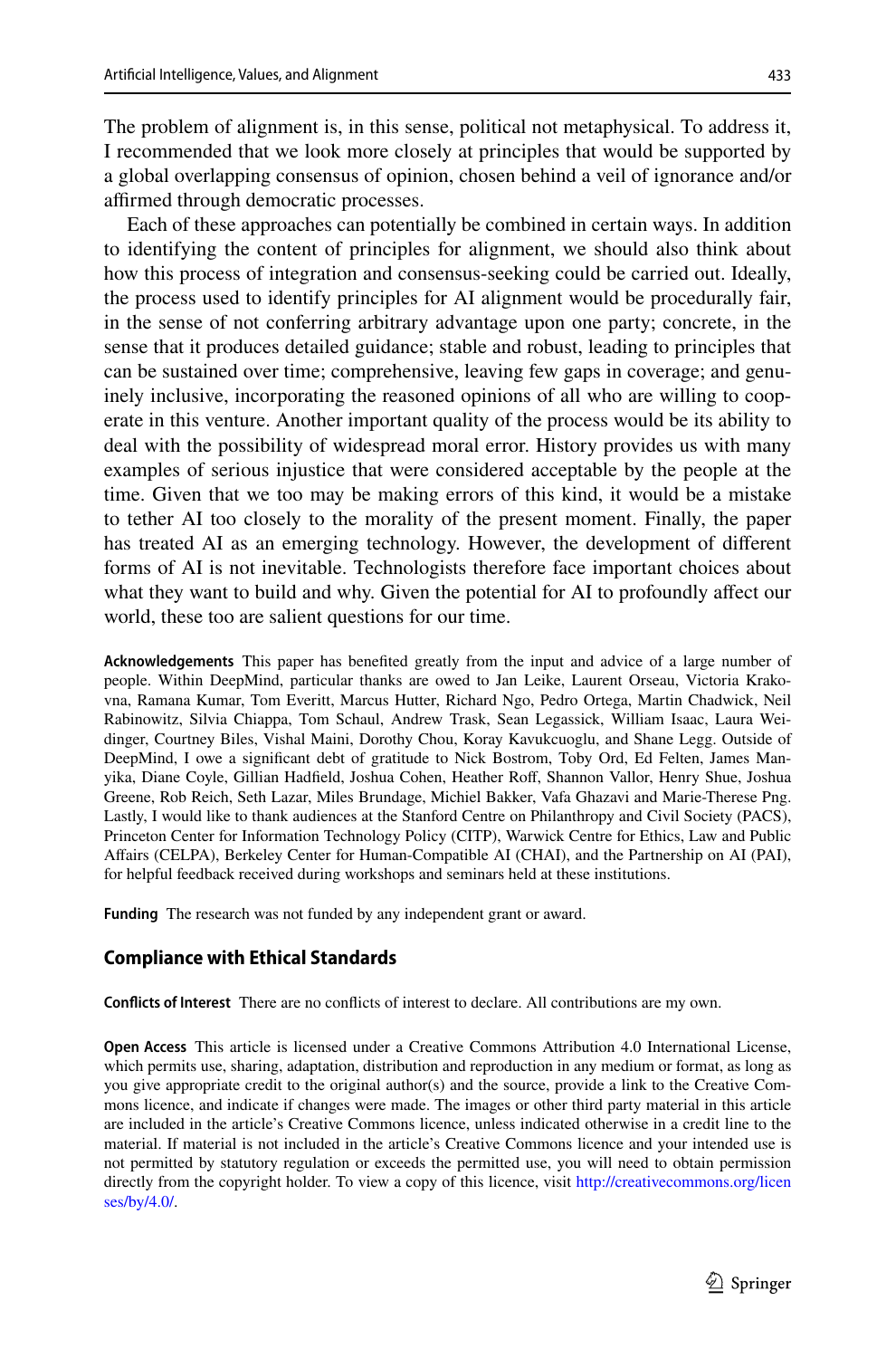### **References**

- <span id="page-23-7"></span>Abbeel, P. & Ng, A.Y. (2004, July). Apprenticeship learning via inverse reinforcement learning. In *Proceedings of the twenty*-*frst international conference on Machine learning* (p. 1). ACM.
- <span id="page-23-4"></span>Achiam, J., Held, D., Tamar, A. & Abbeel, P. (2017, August). Constrained policy optimization. In *Proceedings of the 34th International Conference on Machine Learning*-*Volume 70* (pp. 22–31). JMLR.org.
- <span id="page-23-0"></span>Allen, C., Smit, I., & Wallach, W. (2005). Artifcial morality: Top-down, bottom-up, and hybrid approaches. *Ethics and Information Technology, 7*(3), 149–155.
- <span id="page-23-6"></span>Arkin, R. C., Ulam, P. D., & Duncan, B. (2009). *An ethical governor for constraining lethal action in an autonomous system*. Georgia: Georgia Institute of Technology.
- <span id="page-23-26"></span>Armstrong, S. (2019). Research Agenda v0.9: Synthesising a human's preferences into a utility function. 17 June. Lesswrong. Available at: [https://www.lesswrong.com/posts/CSEdLLEkap2pubjof/resea](https://www.lesswrong.com/posts/CSEdLLEkap2pubjof/research-agenda-v0-9-synthesising-a-human-s-preferences-into-1) [rch-agenda-v0-9-synthesising-a-human-s-preferences-into-1.](https://www.lesswrong.com/posts/CSEdLLEkap2pubjof/research-agenda-v0-9-synthesising-a-human-s-preferences-into-1)
- <span id="page-23-15"></span>Armstrong, S., & Mindermann, S. (2018). Occam's razor is insufficient to infer the preferences of irrational agents. In S. Bengio, H. Wallach, H. Larochelle, K. Grauman, N. Cesa-Bianchi, & R. Garnett (Eds.), *Advances in Neural Information Processing Systems* (pp. 5598–5609). Red Hook: Curran Associates Inc.
- <span id="page-23-5"></span>Arnold, T., Kasenberg, D. & Scheutz, M. (2017, March). Value Alignment or Misalignment—What Will Keep Systems Accountable?. In *Workshops at the Thirty*-*First AAAI Conference on Artifcial Intelligence*.
- <span id="page-23-27"></span>Arrhenius, G. (2000). An impossibility theorem for welfarist axiologies. *Economics & Philosophy, 16*(2), 247–266.
- <span id="page-23-9"></span>Asilomar, A.I. (2018, October). Principles (2017). In *Principles developed in conjunction with the 2017 Asilomar conference [Benevolent AI 2017]*.
- <span id="page-23-18"></span>Asimov, I. (2004). *I, robot* (Vol. 1). Spectra.
- <span id="page-23-12"></span>Awad, E., Dsouza, S., Kim, R., Schulz, J., Henrich, J., Sharif, A., et al. (2018). The moral machine experiment. *Nature, 563*(7729), 59.
- <span id="page-23-28"></span>Baum, S.D. (2017). Social choice ethics in artifcial intelligence. AI Soc (pp. 1–12).
- <span id="page-23-23"></span>Beauchamp, T. L., & Childress, J. F. (2001). *Principles of biomedical ethics*. USA: Oxford University **Press**.
- <span id="page-23-17"></span>Blackburn, S. (2001). *Ruling passions: An essay in practical reasoning*. Oxford: Oxford University Press.
- <span id="page-23-19"></span>Bostrom, N. (2009). Moral uncertainty—towards a solution? 1 January. Overcoming Bias. Available at: [http://www.overcomingbias.com/2009/01/moral-uncertainty-towards-a-solution.html.](http://www.overcomingbias.com/2009/01/moral-uncertainty-towards-a-solution.html)
- <span id="page-23-3"></span>Bostrom, N. (2016). *Superintelligence: Paths, dangers, strategies*. Oxford: Oxford University Press.
- <span id="page-23-14"></span>Bostrom, N., & Yudkowsky, E. (2014). The ethics of artifcial. *Cambridge Handbook Artifcial Intelligence, 1,* 316–334.
- <span id="page-23-13"></span>Bratman, M. (1987). *Intention, plans, and practical reason* (Vol. 10). Cambridge, MA: Harvard University Press.
- <span id="page-23-1"></span>Cave, S. (2017). Intelligence: A History, *Aeon*. aeon.co/essays/ on-the-dark-history-of-intelligence-as-domination.
- <span id="page-23-20"></span>Chouldechova, A. (2017). Fair prediction with disparate impact: A study of bias in recidivism prediction instruments. *Big data, 5*(2), 153–163.
- <span id="page-23-2"></span>Christiano, P (2016). Prosaic AI alignment. 19 November. AI Alignment. Available at: [https://ai-align](https://ai-alignment.com/prosaic-ai-control-b959644d79c2) [ment.com/prosaic-ai-control-b959644d79c2.](https://ai-alignment.com/prosaic-ai-control-b959644d79c2)
- <span id="page-23-10"></span>Clark, J., Amodei, D. (2016). Faulty Reward Functions in the Wild [WWW Document]. OpenAI. Retrieved from <https://openai.com/blog/faulty-reward-functions/>. Accessed 22 May 2019.
- <span id="page-23-8"></span>Cohen, G. A. (2003). Facts and principles. *Philosophy & Public Afairs, 31*(3), 211–245.
- <span id="page-23-21"></span>Cohen, J. (2010). *The arc of the moral universe and other essays*. New York: Harvard University Press.
- <span id="page-23-25"></span>Cohen, J., & Sabel, C. (2006). Extra rempublicam nulla justitia? *Philosophy & Public Afairs, 34*(2), 147–175.
- <span id="page-23-11"></span>Cotra, A. (2018). Iterated Distillation and Amplifcation. 4 March. AI Alignment. Available at: [https://](https://ai-alignment.com/iterated-distillation-and-amplification-157debfd1616) [ai-alignment.com/iterated-distillation-and-amplifcation-157debfd1616](https://ai-alignment.com/iterated-distillation-and-amplification-157debfd1616)
- <span id="page-23-24"></span>Dennett, D. (2003). *Freedom Evolves*. New York: Penguin Books.
- <span id="page-23-22"></span>Donnelly, J. (2007). The Relative Universality of Human Rights. *Human Rights Quality, 29,* 281.
- <span id="page-23-16"></span>Dworkin, R. (1981). What is equality? Part 1: Equality of welfare. in *Philosophy & public afairs*, (pp. 185–246).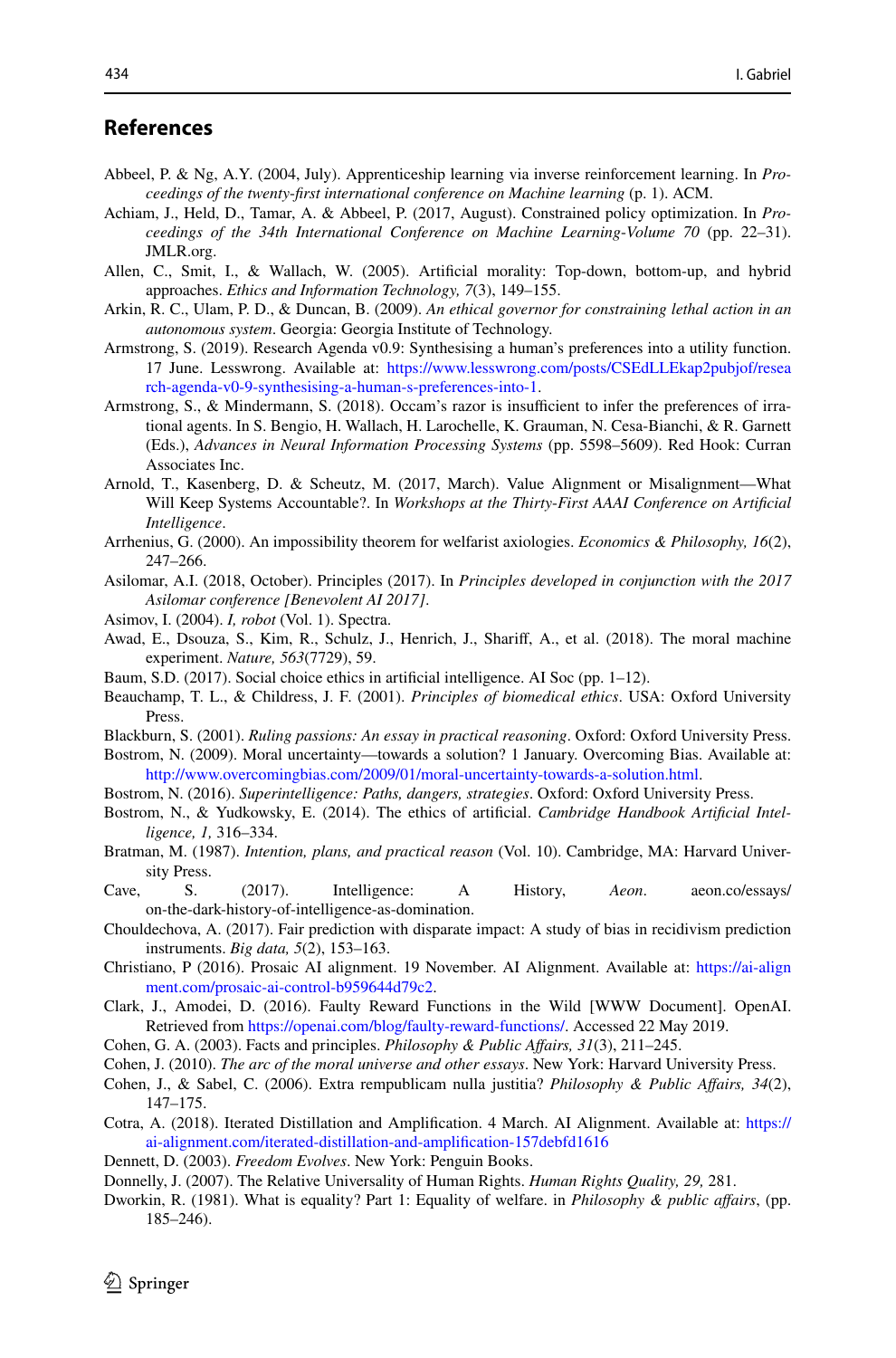<span id="page-24-7"></span>Dworkin, R. (1984). Rights as Trumps. Arguing Law (pp. 335–44).

- <span id="page-24-14"></span>Eckersley, P. (2018). Impossibility and Uncertainty Theorems in AI Value Alignment (or why your AGI should not have a utility function). arXiv preprint [arXiv:1901.00064.](http://arxiv.org/abs/1901.00064)
- <span id="page-24-33"></span>Estlund, D. M. (2009). *Democratic authority: A philosophical framework*. Princeton: Princeton University Press.
- <span id="page-24-6"></span>Evans, R., Jumper, J., Kirkpatrick, J., Sifre, L., Green, T., Qin, C., et al. (2018). De novo structure prediction with deeplearning based scoring. *Annual Review of Biochemistry, 77*(363–382), 6.
- <span id="page-24-29"></span>Floridi, L., Cowls, J., Beltrametti, M., Chatila, R., Chazerand, P., Dignum, V., et al. (2018). AI4People an ethical framework for a good AI society: opportunities, risks, principles, and recommendations. *Minds and Machines, 28*(4), 689–707.
- <span id="page-24-2"></span>Gardner, H. (2011). *Frames of mind: The theory of multiple intelligences*. New York: Hachette.
- <span id="page-24-23"></span>Gilligan, C. (1993). *In a diferent voice*. New York: Harvard University Press.
- <span id="page-24-19"></span>Greene, J. D. (2014). *Moral tribes: Emotion, reason, and the gap between us and them*. New York: Penguin.
- <span id="page-24-11"></span>Hadfeld-Menell, D., Hadfeld, G., 2018. Incomplete Contracting and AI Alignment. ArXiv180404268  $Cs$
- <span id="page-24-12"></span>Hadfeld-Menell, D., Russell, S. J., Abbeel, P., & Dragan, A. (2016). Cooperative Inverse Reinforcement Learning. In D. D. Lee, M. Sugiyama, U. V. Luxburg, I. Guyon, & R. Garnett (Eds.), *Advances in neural information processing systems 29* (pp. 3909–3917). New York: Curran Associates Inc.
- <span id="page-24-18"></span>Haidt, J. (2012). *The righteous mind: Why good people are divided by politics and religion*. New York: Vintage.
- <span id="page-24-27"></span>Ignatief, M. (2001). The Attack on Human Rights. *Foreign Af., 80,* 102–116. [https://doi.](https://doi.org/10.2307/20050331) [org/10.2307/20050331.](https://doi.org/10.2307/20050331)
- <span id="page-24-3"></span>Irving, G., Christiano, P., Amodei, D., 2018. AI safety via debate. ArXiv180500899 Cs Stat.
- <span id="page-24-28"></span>Jobin, A., Ienca, M., & Vayena, E. (2019). The global landscape of AI ethics guidelines. *Nature Machine Intelligence, 1*(9), 389–399.
- <span id="page-24-16"></span>Jonas, H. (1984). The imperative of responsibility: In search of an ethics for the technological age.
- <span id="page-24-32"></span>Kahneman, D., & Tversky, A. (2000). *Choices, values, and frames*. Cambridge: Cambridge University Press.
- <span id="page-24-30"></span>Kalluri, P. (2020). Don't ask if artifcial intelligence is good or fair, ask how it shifts power. *Nature, 583*(7815), 169.
- <span id="page-24-8"></span>Kant, I., & Schneewind, J. B. (2002). *Groundwork for the Metaphysics of Morals*. Yale: Yale University Press.
- <span id="page-24-5"></span>Kober, J., Bagnell, J. A., & Peters, J. (2013). Reinforcement learning in robotics: A survey. *The International Journal of Robotics Research, 32*(11), 1238–1274.
- <span id="page-24-25"></span>Koepke, J. L., & Robinson, D. G. (2018). Danger ahead: Risk assessment and the future of bail reform. *Washington Law Review, 93,* 1725.
- <span id="page-24-15"></span>Korsgaard, C. M., Cohen, G. A., Geuss, R., Nagel, T., & Williams, B. (1996). *The sources of normativity*. Cambridge: Cambridge University Press.
- <span id="page-24-13"></span>Kymlicka, W. (2002). *Contemporary political philosophy: An introduction*. Oxford: Oxford University Press.
- <span id="page-24-0"></span>Legg, S., & Hutter, M. (2007). Universal intelligence: A defnition of machine intelligence. *Minds and Machines, 17*(4), 391–444.
- <span id="page-24-4"></span>Leike, J., Krueger, D., Everitt, T., Martic, M., Maini, V., & Legg, S. (2018). Scalable agent alignment via reward modeling: a research direction. ArXiv181107871 Cs Stat.
- <span id="page-24-26"></span>Leiner, B. M., Cerf, V. G., Clark, D. D., Kahn, R. E., Kleinrock, L., Lynch, D. C., et al. (2009). A brief history of the Internet. *ACM SIGCOMM Computer Communication Review, 39*(5), 22–31.
- <span id="page-24-24"></span>MacAskill, W. (2016). Normative uncertainty as a voting problem. *Mind, 125*(500), 967–1004.
- <span id="page-24-9"></span>MacIntyre, A. (2013). *After virtue*. London: A&C Black.
- <span id="page-24-17"></span>Mackie, J. (1990). *Ethics: Inventing right and wrong*. London: Penguin.
- <span id="page-24-10"></span>McDowell, J. (1979). Virtue and reason. *The monist, 62*(3), 331–350.
- <span id="page-24-21"></span>Metz, T. (2007). Toward an African moral theory. *Journal of Political Philosophy, 15*(3), 321–341.
- <span id="page-24-22"></span>Mhlambi, S. (2020). Sabehlo Mhlambi on what AI can learn from Ubuntu Ethics. *People and AI Research.*
- <span id="page-24-20"></span>Mill, J.S. (1859/1998). *On liberty and other essays*. Oxford: Oxford University Press.
- <span id="page-24-1"></span>Miller, K. W., Wolf, M. J., & Grodzinsky, F. S. (2017). Why we should have seen that coming: comments on microsoft's Tay "Experiment," and wider implications.
- <span id="page-24-31"></span>Mittelstadt, B. (2019a). AI Ethics–Too principled to fail. arXiv preprint [arXiv:1906.06668](http://arxiv.org/abs/1906.06668).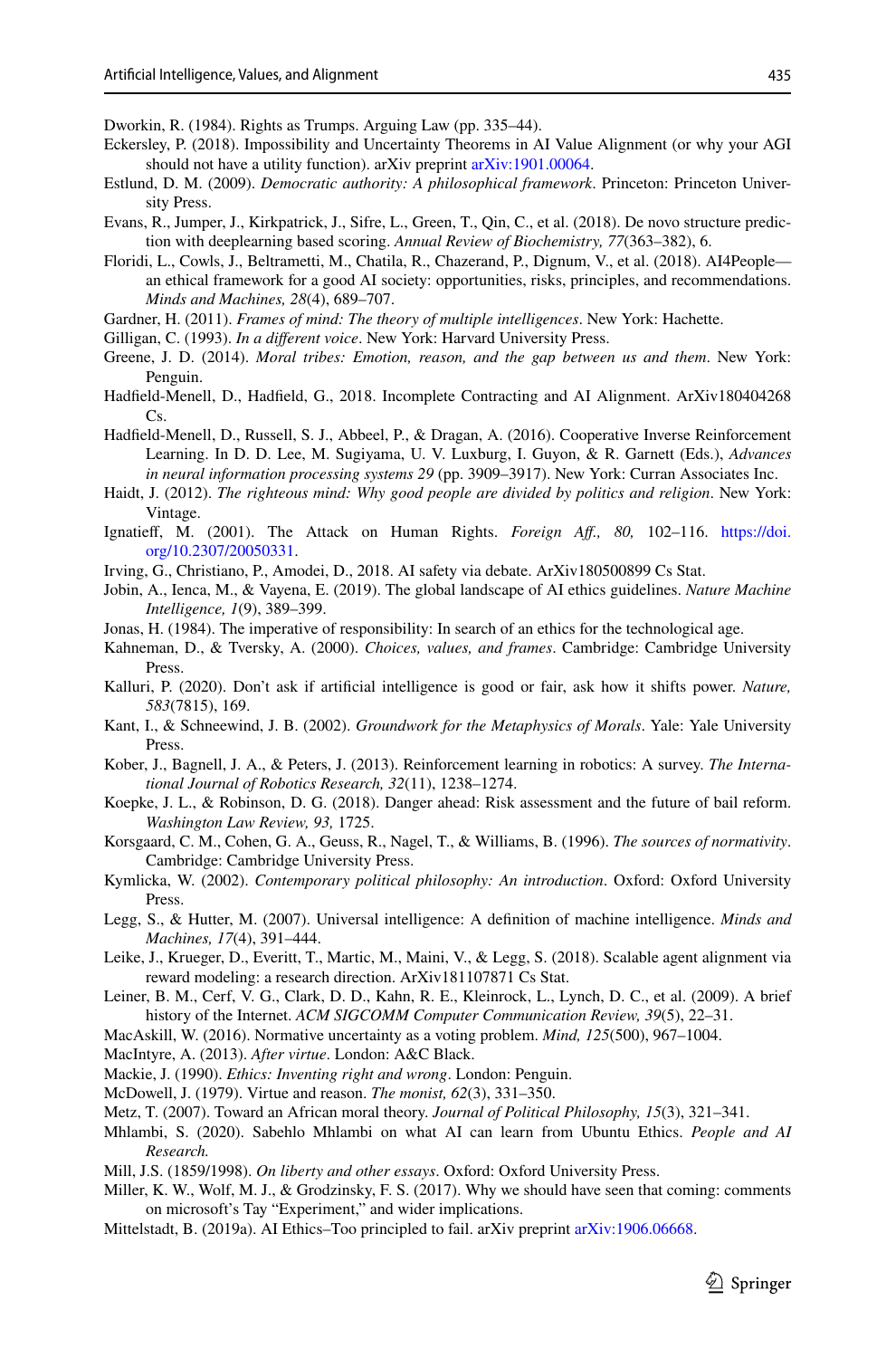- <span id="page-25-34"></span>Mittelstadt, B. (2019b). Principles alone cannot guarantee ethical AI. *Nature Machine Intelligence*, pp.  $1 - 7$
- <span id="page-25-26"></span>Mohamed, S., Png, M. T., & Isaac, W. (2020). Decolonial AI: Decolonial Theory as Sociotechnical Foresight in Artifcial Intelligence. *Philosophy & Technology, 17,* 1–26.
- <span id="page-25-24"></span>Moor, J. H. (1999). Just consequentialism and computing. *Ethics and Information Technology, 1*(1), 61–65.
- <span id="page-25-20"></span>Nagel, T. (1989). *The view from nowhere*. Oxford: Oxford University Press.
- <span id="page-25-6"></span>Ng, A.Y. & Russell, S.J. (2000). Algorithms for inverse reinforcement learning. in: Icml. p. 2.
- <span id="page-25-4"></span>Nozick, R. (1974). *Anarchy, state, and utopia*. New York: Basic Books.
- <span id="page-25-16"></span>Nussbaum, M., & Sen, A. (1993). *The quality of life*. Oxford: Oxford University Press.
- <span id="page-25-23"></span>Ord, T. (2020). *The precipice: Existential risk and the future of humanity*. Hachette Books.
- <span id="page-25-12"></span>Parft, D. (2011). *On what matters* (Vol. 1). Oxford: Oxford University Press.
- <span id="page-25-27"></span>Perry, L. (2018). AI Alignment Podcast: Moral Uncertainty and the Path to AI Alignment with William MacAskill [WWW Document]. Future Life Inst. [https://futureofife.org/2018/09/17/moral-uncer](https://futureoflife.org/2018/09/17/moral-uncertainty-and-the-path-to-ai-alignment-with-william-macaskill/) [tainty-and-the-path-to-ai-alignment-with-william-macaskill/](https://futureoflife.org/2018/09/17/moral-uncertainty-and-the-path-to-ai-alignment-with-william-macaskill/). Accessed 21 May 2019.
- <span id="page-25-37"></span>Prasad, M. (2018). *Social Choice and the Value Alignment Problem \* [WWW Document]*. Artif: Intelligence Safety Security. [https://doi.org/10.1201/9781351251389-21.](https://doi.org/10.1201/9781351251389-21)
- <span id="page-25-14"></span>Quinn, W., & Foot, P. (1993). *Morality and action*. Cambridge: Cambridge University Press.
- <span id="page-25-7"></span>Rabinowitz, N.C., Perbet, F., Song, H.F., Zhang, C., Eslami, S.M. & Botvinick, M. (2018). Machine theory of mind. arXiv preprint [arXiv:1802.07740](http://arxiv.org/abs/1802.07740).
- <span id="page-25-36"></span>Rawls, J. (1971). A theory of justice. Oxford.
- <span id="page-25-31"></span>Rawls, J. (1985). Justice as Fairness: Political Not Metaphysical. *Phil & Pub Af, 223,* 224–225.
- <span id="page-25-35"></span>Rawls, J. (1987). The idea of an overlapping consensus. *Oxford journal of legal studies, 7*(1), 1–25.
- <span id="page-25-28"></span>Rawls, J. (1999). *The law of peoples: with, the idea of public reason revisited*. Cambridge: Harvard University Press.
- <span id="page-25-30"></span>Rawls, J. (2001). *Justice as fairness: A restatement*. Cambridge: Harvard University Press.
- <span id="page-25-17"></span>Raz, J. (1999). *Engaging reason: On the theory of value and action*. Oxford: Oxford University Press.
- <span id="page-25-29"></span>Ricaurte, P. (2019). Data epistemologies, the coloniality of power, and resistance. *Television & New Media, 20*(4), 350–365.
- <span id="page-25-32"></span>Risse-Kappen, T., Risse, T., Ropp, S. C., & Sikkink, K. (1999). *The power of human rights: International norms and domestic change*. Cambridge: Cambridge University Press.
- <span id="page-25-1"></span>Rof, H. (2020). *Expected Utilitarianism*. [arXiv:2008.07321](http://arxiv.org/abs/2008.07321).
- <span id="page-25-21"></span>Rorty, R. (1993). Human rights, rationality, and sentimentality. Wronging Rights Philos. Chall. Hum. Rights (pp. 1–34).
- <span id="page-25-0"></span>Russell, S. (2019). *Human Compatible: AI and the Problem of Control*. Bristol: Allen Lane.
- <span id="page-25-9"></span>Russell, S., Dewey, D., & Tegmark, M. (2015). Research priorities for robust and benefcial artifcial intelligence. *AI Magnetism, 36,* 105–114. [https://doi.org/10.1609/aimag.v36i4.2577.](https://doi.org/10.1609/aimag.v36i4.2577)
- <span id="page-25-2"></span>Russell, S., & Norvig, P. (2010). *Artifcial intelligence: A modern approach* (3rd ed.). Upper Saddle River: Prentice Hall.
- <span id="page-25-8"></span>Salimans, T., Ho, J., Chen, X., Sidor, S. & Sutskever, I. (2017). Evolution strategies as a scalable alternative to reinforcement learning. arXiv preprint [arXiv:1703.03864](http://arxiv.org/abs/1703.03864).
- <span id="page-25-19"></span>Sandel, M. J. (2012). *What money can't buy: the moral limits of markets*. New York: Macmillan.
- <span id="page-25-5"></span>Scanlon, T. (1998). *What we owe to each other*. New York: Harvard University Press.
- <span id="page-25-22"></span>Scheffler, S. (2018). *Why worry about future generations?*. Oxford: Oxford University Press.
- <span id="page-25-25"></span>Schwarting, W., Pierson, A., Alonso-Mora, J., Karaman, S., & Rus, D. (2019). Social behavior for autonomous vehicles. *Proceedings of the National Academy of Sciences, 116*(50), 24972–24978.
- <span id="page-25-10"></span>Sen, A. (1973). Behaviour and the concept of preference. *Economica, 40*(159), 241–259.
- <span id="page-25-11"></span>Sen, A. (1999). On ethics and economics. *OUP Catalogue*.
- <span id="page-25-15"></span>Sen, A. (2001). Development as Freedom. *OUP Catalogue*.
- <span id="page-25-13"></span>Sen, A. (2004). *Rationality and freedom*. New York: Harvard University Press.
- <span id="page-25-38"></span>Sen, A. (2018). *Collective choice and social welfare*. New York: Harvard University Press.
- <span id="page-25-33"></span>Shue, H. (1996). *Basic rights: Subsistence, affluence, and US foreign policy*. Princeton: Princeton University Press.
- <span id="page-25-39"></span>Simmons, A. J. (1999). Justifcation and legitimacy. *Ethics, 109*(4), 739–771.
- <span id="page-25-3"></span>Slote, M. & Pettit, P. (1984, January). Satisfcing consequentialism. In *Proceedings of the Aristotelian society* (Vol. 58, No. 5).
- <span id="page-25-18"></span>Smith, M. R. (1994). *The Moral Problem*. New York: Malden Blackwell.